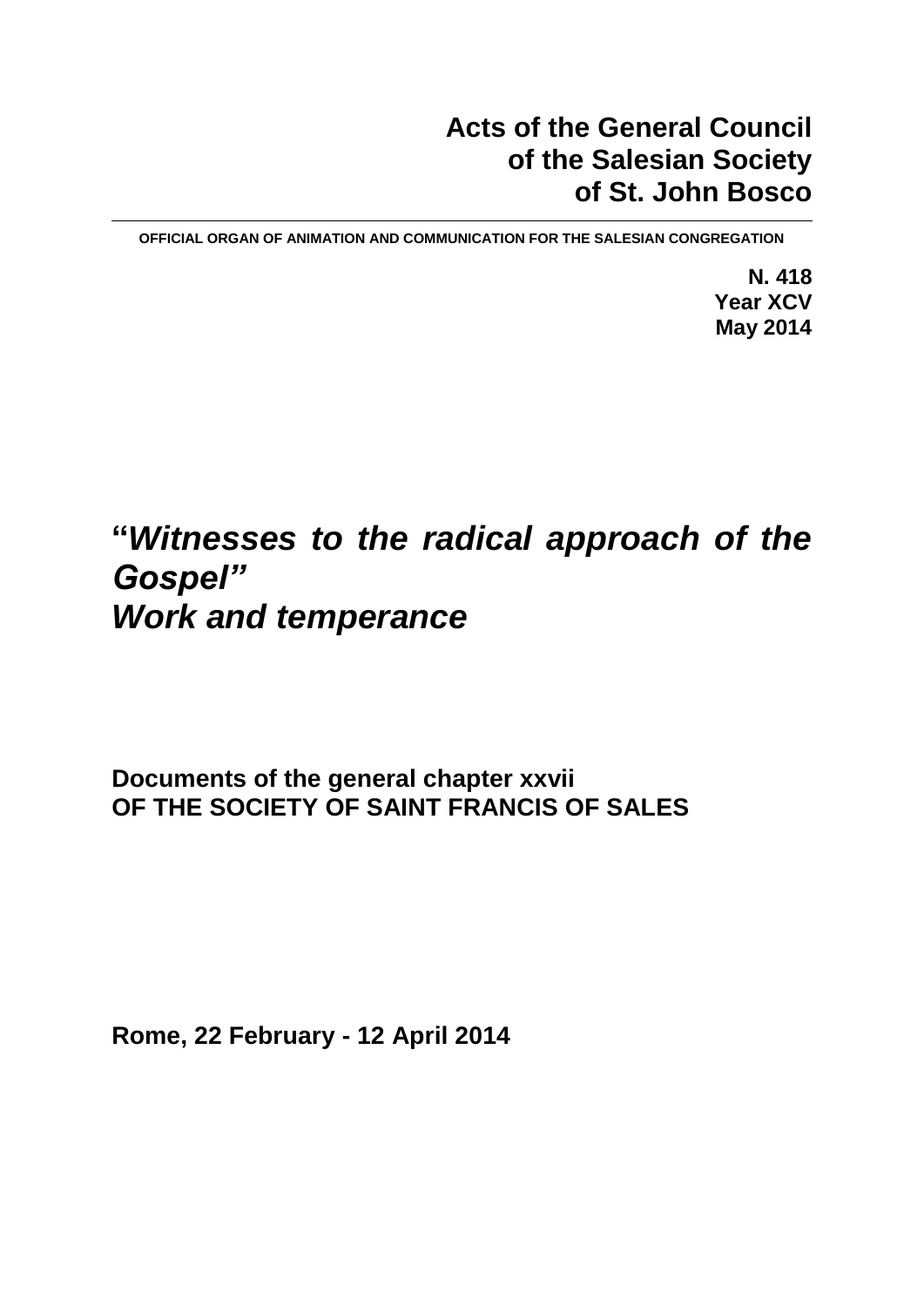## **I. LISTENING**

#### *Like Don Bosco, in dialogue with the Lord …*

- **1**. We recognise that the time in which we are living is a place of encounter with the Lord. We wish, as individuals and communities, to give *primacy to God* in our lives*,* challenged by Salesian holiness and the thirst young people have for authenticity. We are more aware that only a personal encounter with God, through his Word, the Sacraments and our neighbour, can make us significant and authentic witnesses in the Church and society. The desire for God, which is something we feel within us, is also alive in young people and in the laity: we find them responsive to life values expressed in simplicity, austerity and genuine relationships between people. Young people in particular are seeking significant adults to accompany them and help them to mature in life.
- **2**. We find that we are working in different *cultural contexts* manifesting in various ways the sense of God. The yearning to have God at the centre of our lives can at times be in conflict with a secular culture which could lead us to be afraid of speaking about Him, so as not to offend, or out of respect for the other person, or to protect ourselves from the opinions of others. Sometimes there is no encounter with the Gospel because of the lack of openness, or the indifference of the listeners, and at other times because of our laziness or lack of missionary courage. Sometimes we consider our era only as a problem; our awareness of history and of modern day cultures is partial and superficial. By uncritically responding to social needs and demands, we are silent as regards the experience of God and run the risk of no longer understanding our specific mission as religious in today's world.
- **3**. There are *signs of the primacy of God in our lives*: fidelity to the Lord through the practice of the evangelical counsels, our service of poor youngsters, the sense of belonging to the Church and the Congregation, our increasing knowledge of Don Bosco and his Preventive System, the simple and abundant legacy of our everyday spirituality, marked by family spirit and positive interpersonal relationships, sensitivity to accompaniment and spiritual fatherliness. At the same time we find that who we are and what we do does not always appear to be rooted in faith, hope and charity, and does not clearly show that the initiative begins from God and always returns to Him. At times the Eucharist is not seen nor experienced as the source and support of communion, and prayer in common which builds and strengthens fraternal life is too easily set aside. It is our young people and their families in particular who question us on our spiritual roots and vocational motivation, reawakening in us our identity as consecrated persons and our educative and pastoral mission.

#### *… journeying together, moved by the Spirit …*

**4**. We are grateful to God for the *fidelity* of so many confreres and for the *holiness* of some members of the Salesian Family that has been recognised by the Church. Every day we are in contact with adults and young people, confreres old and young,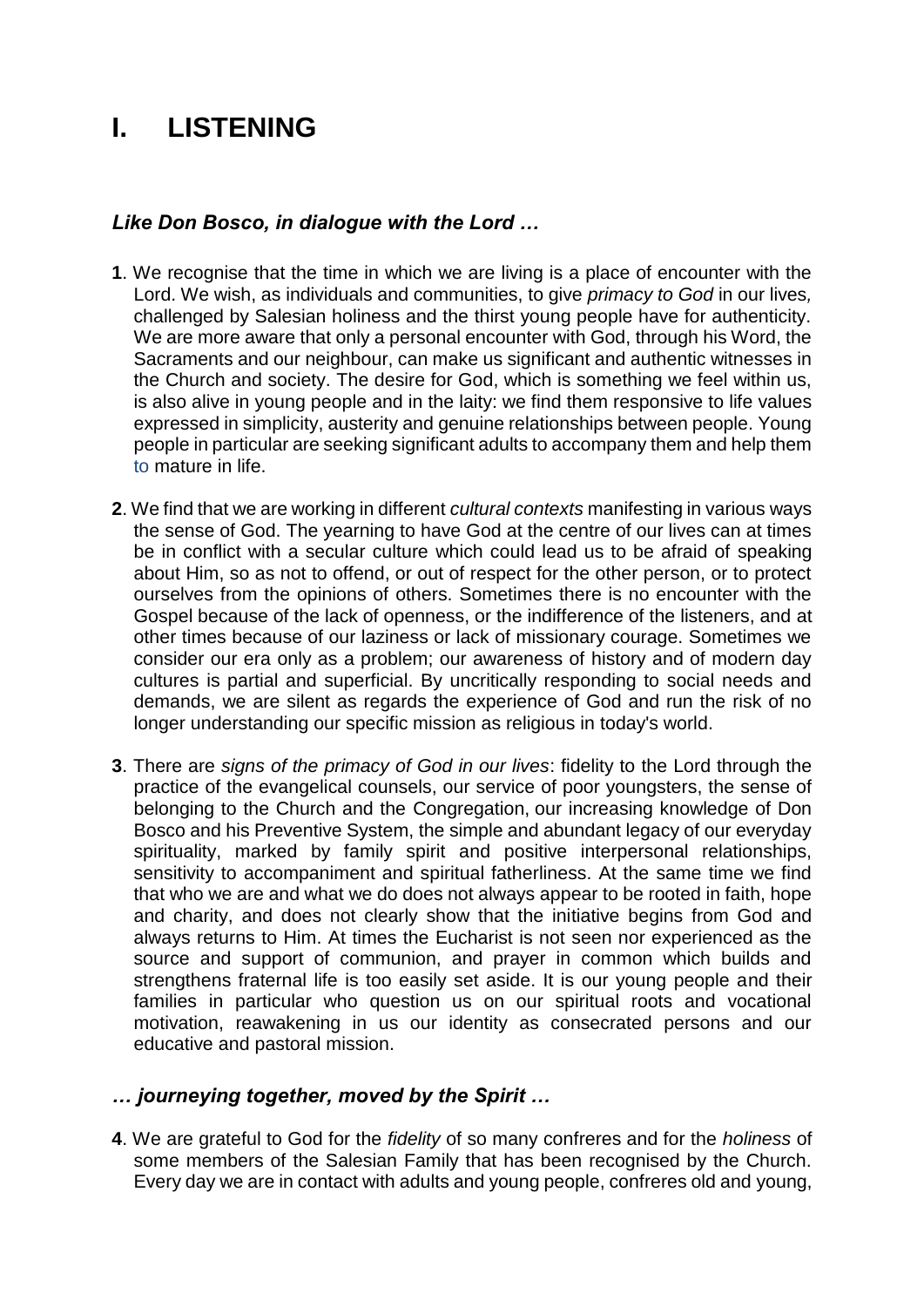sick or at the height of their activity who bear witness to the fascination of the search for God, the radical approach of the Gospel lived joyfully and with a keen passion for Don Bosco.

- **5**. Generally our consecration reveals the sense of God in history and in the life of human beings, in circumstances of seeking meaning or of poverty, with the power of a witness that gives hope and enthusiasm, offering a human way of life that achieves fulfilment by going against and offering an alternative to a worldly mentality. <sup>1</sup> The practice of *lectio divina*, with community sharing of God's Word and the *personal plan of life* have become for many confreres a great resource for personal renewal, an effective antidote to the temptation of spiritual superficiality.
- **6**. Given the difficulties and daily challenges related to proclaiming the Gospel, we are very much aware that there is a connection between *pastoral charity and spiritual life* as the sources of our fruitfulness.
- **7**. We note certain *symptoms of ego-centricity* where we do not go out of ourselves to be open to the demands of God or go out to meet others: a lack of updating, of reference to a stable spiritual director and a "do it yourself" spirituality. These forms of self-sufficiency often make us forget that we are cooperating with God and hinder us from making Christ the point of reference in our lives.

#### *… experiencing fraternal life, as at Valdocco …*

- **8**. Since GC25 there has been a growing commitment to *living our community life more authentically* through better animation of prayer times, and an effort to grow in sharing and more qualified and participative apostolic work. Communities have seen an increase in more systematic meeting schedules and the quality of these has seen improvement. In particular, some community choices have helped people come together in communion as brothers who live, reflect and work together: community day, the annual formative project, *lectio divina* and spiritual sharing, reflection on our Salesian experience, times for celebrating and relaxing together. Community structures, settings and their location, the style and rhythms of life express our view of community and allow us to live it.
- **9**. Some negative influences from society are also noted in our communities. We risk losing our Gospel-inspired *ways of thinking* by taking up negative features of today's culture. For example, we mask our indifference towards or lack of care for our confrere with the excuse of showing "respect" or "tolerance", or we unnecessarily make public information that should be kept among ourselves. Creeping materialism and activism make us perceive community time as time 'stolen' from the private sphere or the mission.
- **10**. Fraternal life in community especially shows signs of the low appreciation of the meaning of our consecrated life which is seen in a weak concern for *the Salesian Brother vocation*, with its specific contribution to the community and the Salesian

 $\overline{a}$ <sup>1</sup> Cf. POPE FRANCIS, *Evangelii Gaudium*, 93-97.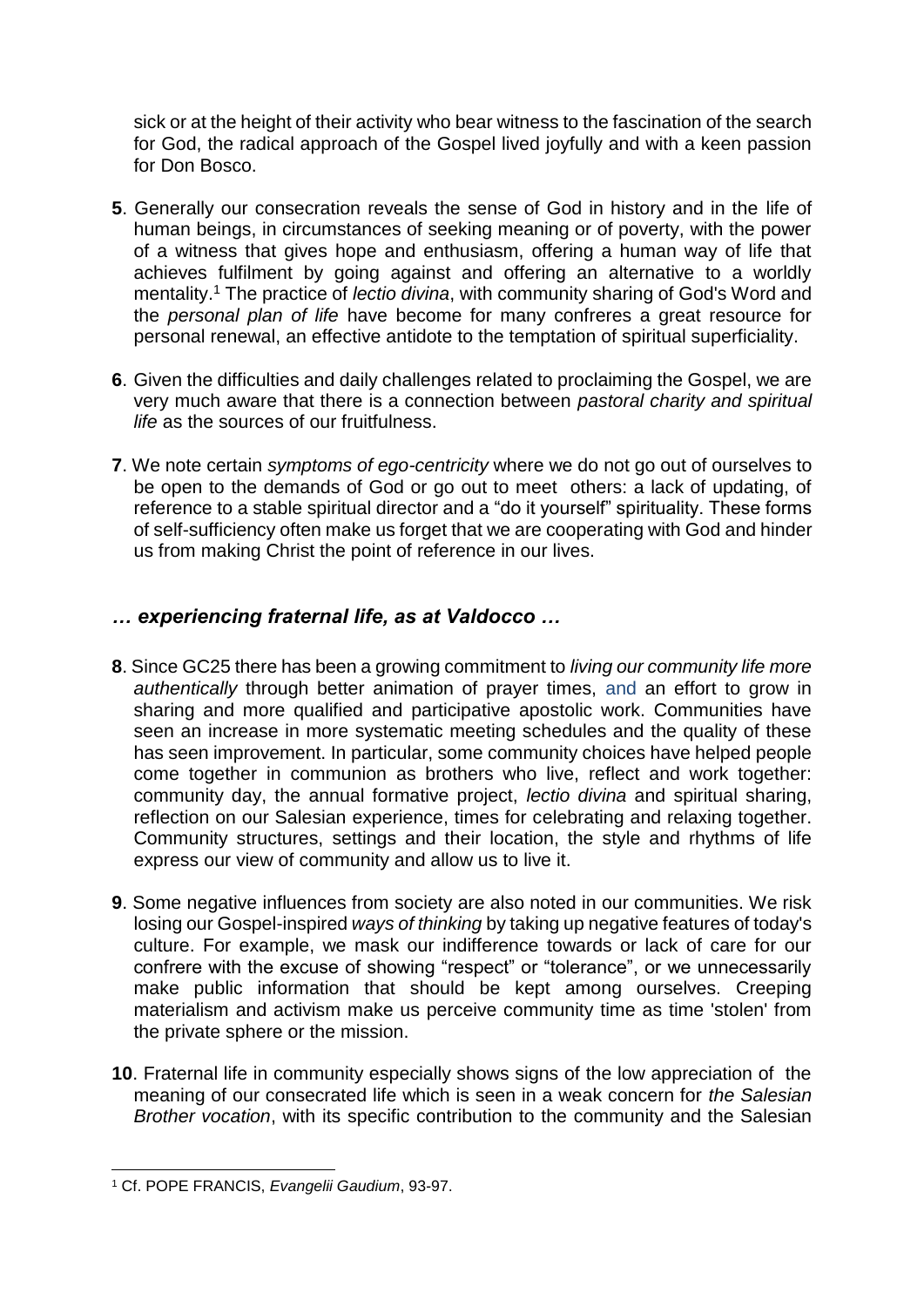mission, and the excessive clericalism so often manifested in our community and pastoral relationships.

- **11**. We note that prayer and the offering up of a life of sacrifice by *elderly and sick Salesians* are a true apostolate with and for the young; they remain an active part of the community and live out the *"da mihi animas*". Moreover, communities are making every effort to see they are not excluded from the mission. We still find some difficulty in accepting and taking care of confreres who are in situations of fragility, in trouble, senile and sick.<sup>2</sup>
- **12**. Among our confreres and in our communities there is also the *issue of spiritual fatherliness*, expressed in a comprehensive network of giving and receiving, lived in a harmonious family spirit. We recognise that over these years, especially in initial formation, valuable projects have been developed for growth as human beings in the emotional, relational and spiritual sphere.

#### *… available for planning and sharing …*

- **13**. The *Community Plan* and the *Educative and Pastoral Plan* (SEPP) have been drawn up more frequently than in the past in almost all Salesian communities and works, even though there is still a limited understanding and little awareness of the essential function of the *Educative and Pastoral Community* (EPC). We recognise the importance of working with shared responsibility, notwithstanding the struggle to feel that we are an active part of the EPC and to recognise it as having responsibility for the mission. Sometimes our Educative and Pastoral Plan is limited to organising our activities, without shared and ongoing reflection on the objectives, on priorities, on processes and on the evaluation of the objectives achieved. Some confreres nevertheless through a tendency to favour areas of personal activity continue to find difficulty in sharing the mission.
- **14**. Over these years the field of intervention for *Rectors/Directors* has broadened. They are fully engaged in managerial tasks as well as being spiritual guides of the confreres and leaders of the EPC. Therefore the Rectors/Directors are not always in the position to fulfil the obligations of their service and often they do not receive adequate cooperation from the confreres, and sometimes they are deprived of a systematic formative accompaniment at provincial level.
- **15**. We see greater *involvement and activity by the laity*, helped by sharing and joint responsibility with and within the educative and pastoral community. A number of difficulties with regard to Salesian-lay relationships have been overcome in the combined effort to converge around a single project. Where this kind of teamwork exists, in a climate of trust and family spirit, respecting roles, that place becomes fruitful and purposeful, also in vocational terms. Systematic formation of the laity continues to be weak in certain contexts.
- **16**. Some of us allow ourselves to become caught up in managerial tasks or take refuge in our comfort zones, delegating *assistance* and presence amongst the

 $\overline{a}$ <sup>2</sup> *Evangelii Gaudium*, 209-210.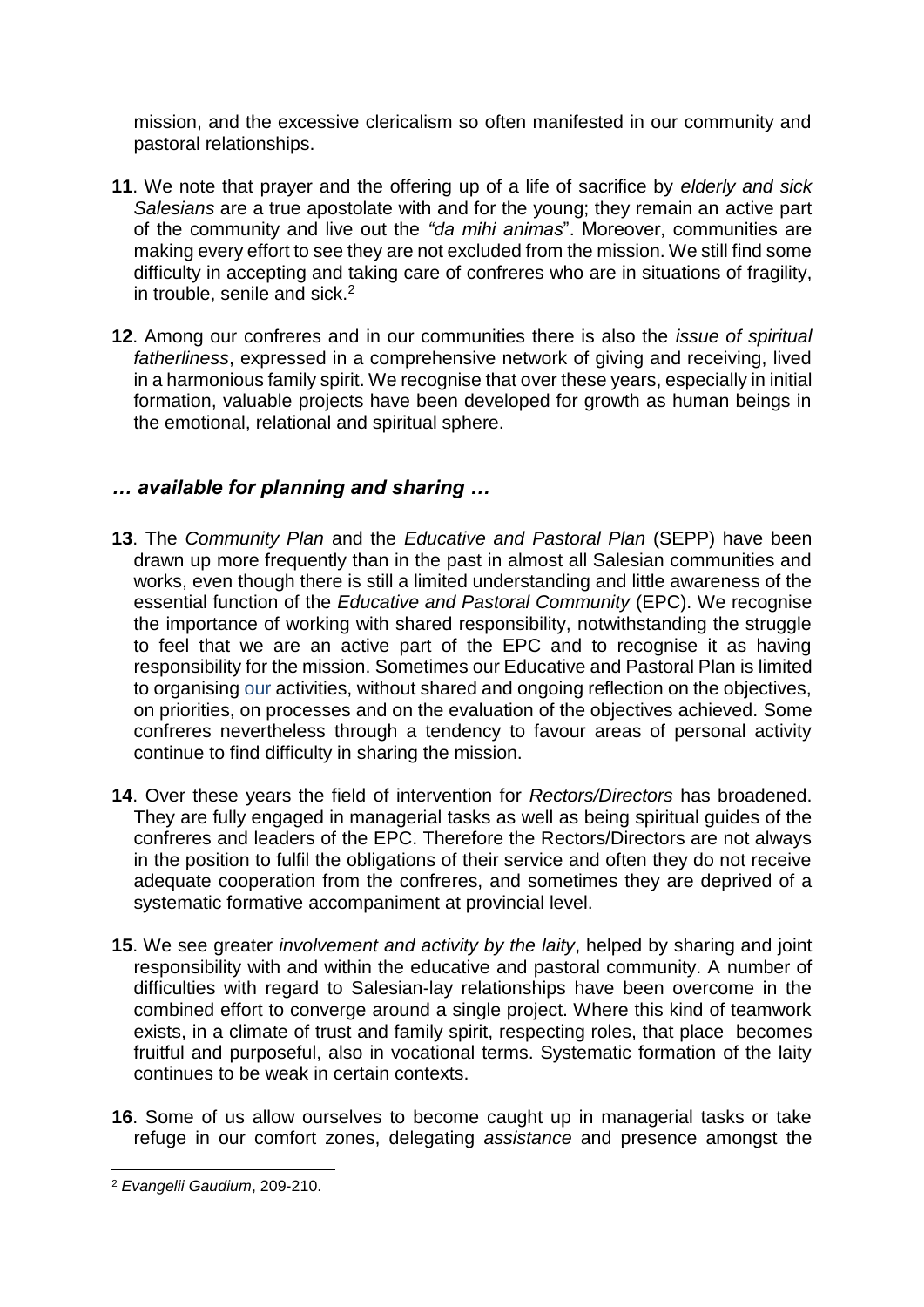young to confreres in practical training, or to our collaborators. Many lay people who are paid for their leadership roles and assistance offer a truly professional and Salesian service, in comparison with others who have shortcomings especially due to our lack of involvement in formation procedures.

- **17**. In recent years we have seen the development of a healthy *pivotal role of young people*, especially within the Salesian Youth Movement. This factor leads us to feel joy and satisfaction as we experience the regenerating truth of the Salesian charism: evangelising and educating the young with the young. We are ever more conscious that the volunteer movement helps young people to mature in a complete way which includes the vocational and missionary dimension.<sup>3</sup> Within the Salesian youth volunteer movement there is sometimes a lack of adequate spiritual and pedagogical accompaniment for it to become an authentic experience of a meeting with Christ in the poor.
- **18**. We have gained greater awareness of the importance of accompanying the young in coming to know and to meet Jesus. The young have a right to Christ and his Gospel and we owe it to them. Strengthened by this belief, in certain contexts we have explored more deeply the *inseparable bond between education and evangelisation*, obtaining appreciable results**.**
- **19**. Our awareness of being a *Salesian Family* has grown, thanks also to positive cooperation in provincial and local communities, to "Salesian Spirituality Days", the Rector Major's yearly Strenna and the *Charter of charismatic identity*. Some experiences of working "together" on behalf of the young have helped us to grow as a united body sharing responsibility within the Salesian Family, and thus growing in our awareness that we are a single charismatic movement. Moreover, shared responsibility in the mission between Salesians, other Salesian Family members, lay people and the young has helped us improve the quality of our ministry, broaden horizons and expand the heart of our apostolic mission.
- **20**. An emerging apostolic front that we have begun to take better care of is *family ministry*, and not only in parish or adult formation contexts. It needs to be reconsidered in close connection with youth ministry.
- **21**. *Initial formation* at times continues to be disconnected from pastoral processes. After the specific period of formation of candidates for the priesthood and brothers, difficulties and problems arise for these confreres in fitting back into ministry in a significant and effective way or returning to the dynamics of community life. Not all communities accepting confreres at the end of their initial formation have an explicit plan envisaging appropriate ways of helping them fit into ordinary educative and pastoral activity.

#### *… going out to the peripheries …*

**22**. The Congregation is becoming more decisively oriented to *youngsters who are poor* and at risk as we listen to their cry for help. There is a growing sensitivity

 $\overline{a}$ <sup>3</sup> Cf. *Evangelii Gaudium*, 106.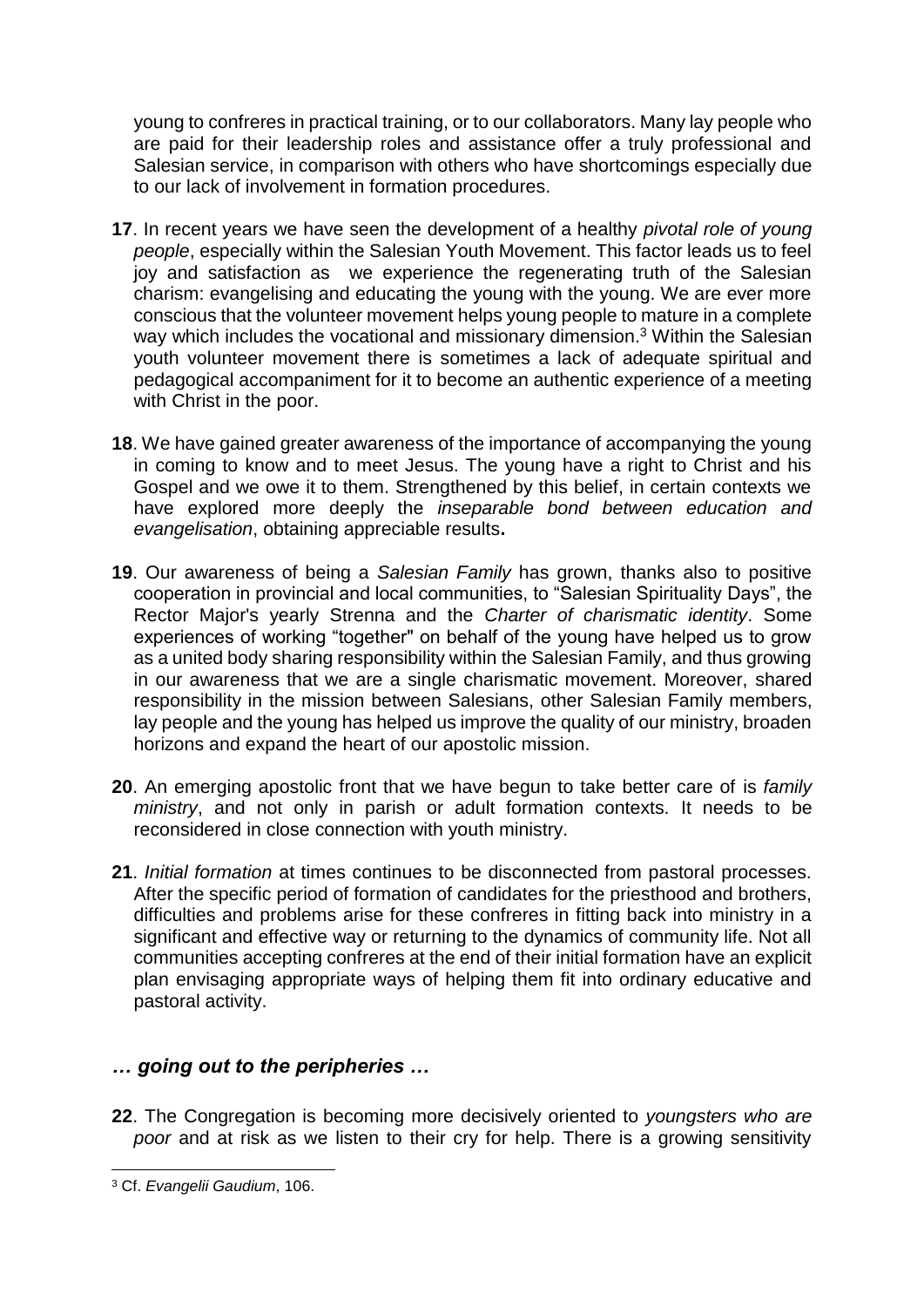among confreres to a culture of human rights, especially those of minors, which is seen in certain prophetic choices on the new frontiers and at the margins in the broader sense.

- **23**. Moreover, the Congregation is committed to insisting strongly that employing any approach which does not respect young people, and having recourse to *violence* of any kind are clearly contrary to Salesian pedagogy. All Provinces have taken or are about to finish taking the necessary steps in order to formulate both their *code of ethics* as statutes of our preventive pedagogical culture, and the *protocol for legal procedures* to tackle possible cases of abuse, in accordance with Canon Law and the legislation of the countries in which we operate.
- **24**. We are becoming aware that there is at times *a certain distance between us and the young*; it is a mental and cultural one rather than a physical one. In some situations we look on the new generations as if they were a "problem" and not an "opportunity", an appeal from the Lord, an eloquent reflection of the "signs of the times" and a challenge that confronts us.
- **25**. The new technologies of information and communication and the *digital environment* in which we are living are a cultural, social and pastoral space encouraging an experience of life; they are an integral part of daily life and have an impact on our way of feeling, thinking, living and relating. They allow us to maintain ties and cultivate healthy relationships among confreres and young people, reduce geographical distances that would otherwise hinder immediate and frequent communication. As Salesians we feel we are not present as educators and evangelisers in a significant way in this environment.

#### *… becoming prophetic signs in the service of the young!*

- **26**. We have put consistent efforts into *giving new meaning to and restructuring presences* so that their charismatic identity is relevant and to guarantee creative fidelity to Don Bosco's educational system in response to the needs of the young in our time. In certain contexts, however, the preference for the poorest young people is not sufficiently clear. The concern to financially support traditional structures limits our openness to new forms of poverty and new social emergencies.
- **27**. The people and the young often admire us for *the amount of work* we do on their behalf. Nevertheless, some of us, overwhelmed by so many activities, experience a sense of tiredness, tension, fragmentation, inefficiency and *burnout*. Sometimes we are far too concerned with and worn down by all the efforts at preserving and helping works to survive. When we are concerned with the young, at times we focus only on their social well-being while neglecting their accompaniment in the spiritual life and in their vocation.
- **28**. The *visibility and credibility* of our consecrated life has gradually lessened. Not always can the witness to the primacy of God be recognised in us, through the practice of the vows, our modest lifestyle, commitment to work, dedication to the mission, personal and community prayer faithfully practised.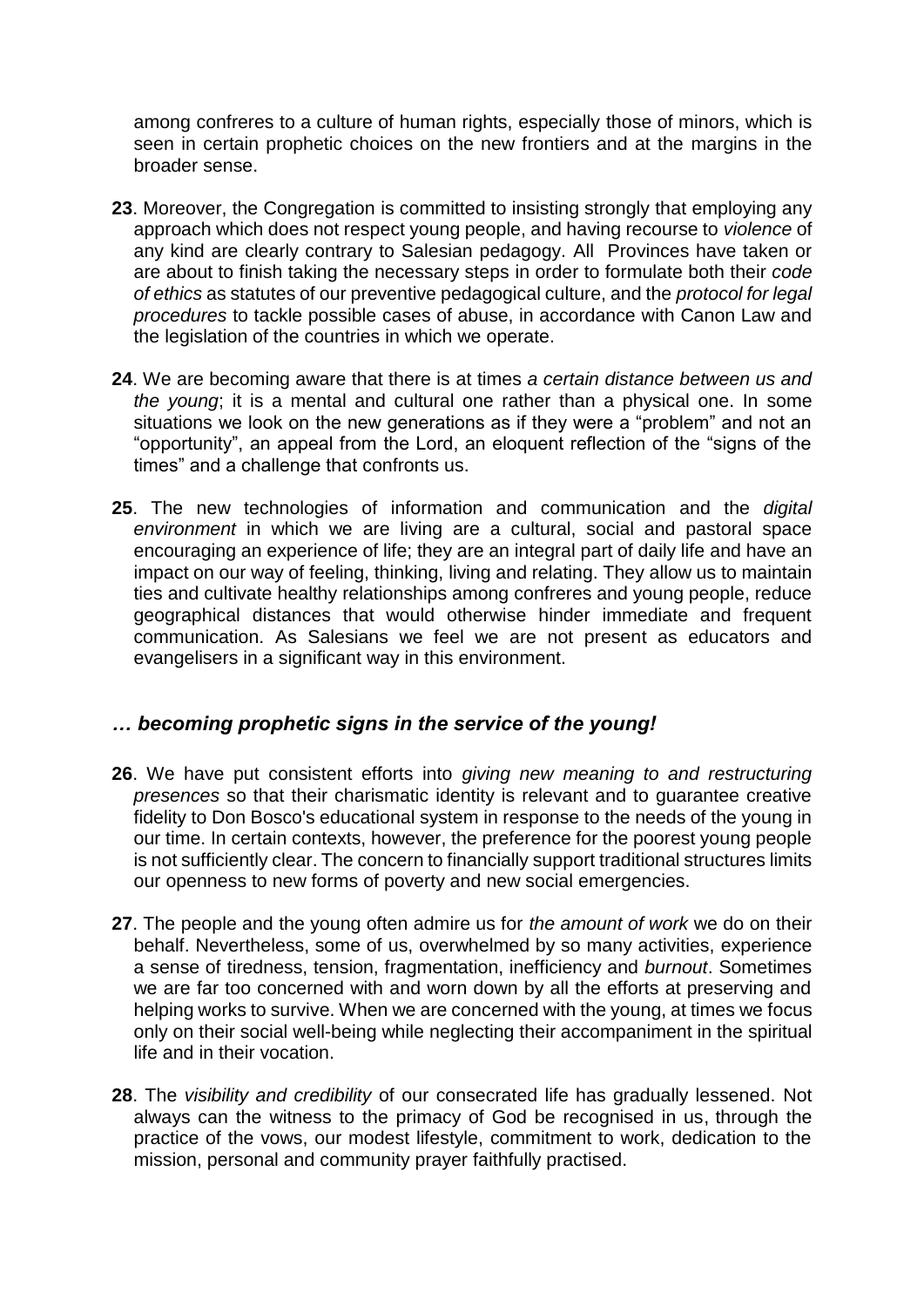- **29**. *Intercultural living* within our communities is an opportunity, a witness to unity for the world; it also reveals certain limits to our charity and uncovers prejudices which resist evangelical fraternity. International communities and collaboration in worldwide projects contribute to creating a greater sense of fraternity and solidarity.
- **30**. We recognise that the responsibility for *caring for the environment* is an emerging sensitivity in our communities as well. However, we are still not sufficiently convinced of this priority in our choice of a modest and essential lifestyle and in the education of the young.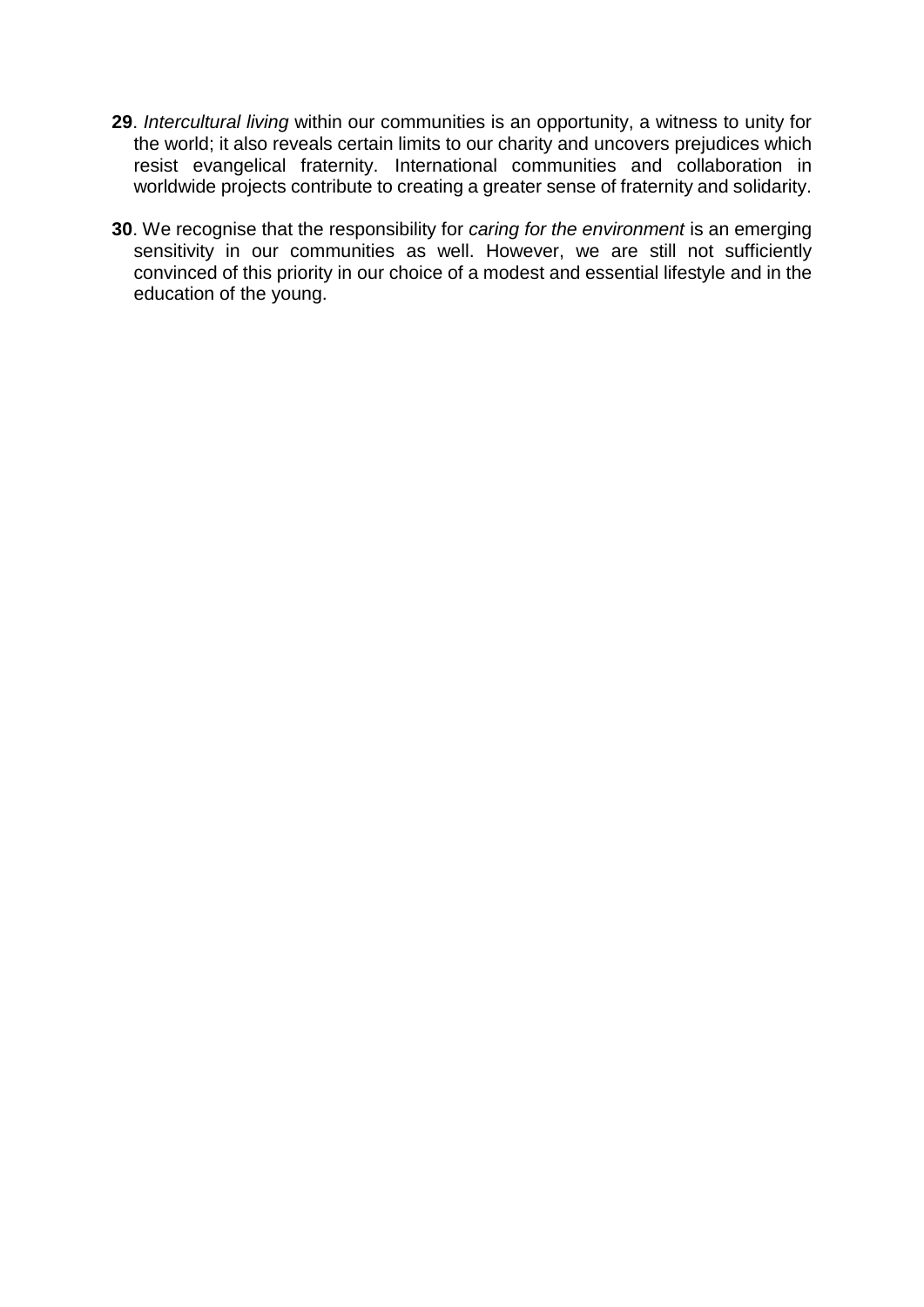## **II. INTERPRETATION**

#### *Like Don Bosco, in dialogue with the Lord, journeying together, moved by the Spirit…*

- **31**. Immersed in history, marked by limitation and fragility, we are supported by the certainty that *God accompanies the human race* with his interventions of salvation which culminate in the Pasch of the Lord Jesus: "His resurrection is not something of the past; it contains a vital power which has permeated this world. Where all seems to be dead, signs of the resurrection suddenly spring up". <sup>4</sup> Following Jesus' example in his transfiguration and covering his disciples in the light of Tabor<sup>5</sup> and listening to the warnings in Don Bosco's "dream of the Ten Diamonds", we appreciate the grace of the Salesian vocation, the fruitfulness of the evangelical counsels, communion in community and among the young. We look upon the Virgin Mary who in her *Magnificat* sings to a God who faithfully leads his People along the paths of history, working wonders and miracles in favour of the humble and the poor. With her we rediscover the joy of the faith which infuses optimism and hope.
- **32**. As for Don Bosco, for us too the *primacy of God* is the cornerstone of our *raison d'etre* in the Church and in the world. This primacy gives meaning to our consecrated life, helps us avoid the risk of letting ourselves become too caught up in our activities and forgetting that we are essentially "seekers of God" and witnesses of his love among the young and the poor. We are called, then, to redirect our heart, our mind and all our energy to the "beginning" and the "origins": the joy of that moment when Christ looked upon us, to recall the meanings and needs that underpin our vocation. 6
- **33**. Our *mysticism* is expressed as both our personal and community lives become more profoundly human.<sup>7</sup> It is based on the mystery of the Incarnation: Jesus made his own the needs and aspirations of the people and did the will of his Father in building the Kingdom. Don Bosco lived and passed on an original style of *union with God* to be lived always (cf. C 12, 21, 95) and everywhere according to the oratory criterion (cf. C 40). The Salesian, then, bears witness to God when he spends himself for the young and remains with them in sacrificial dedication "to his last breath", lives the "cetera tolle", and knows how to tell them of his own experience of the Lord.
- **34**. The experience of our encounter with God demands a personal response that is developed over a journey of faith and in deep *relationship with the Word*, because "being Christian is not the result of an ethical choice or a lofty idea, but the

<sup>4</sup> *Evangelii Gaudium*, 276.

<sup>5</sup> Cf. *Vita Consecrata*, 14-16.

<sup>6</sup> CONGREGATION FOR INSTITUTES OF CONSECRATED LIFE AND SOCIETIES OF APOSTOLIC LIFE, *Rallegratevi*, 4.

<sup>7</sup> Cf. *Evangelii Gaudium,* 87, 92, 266.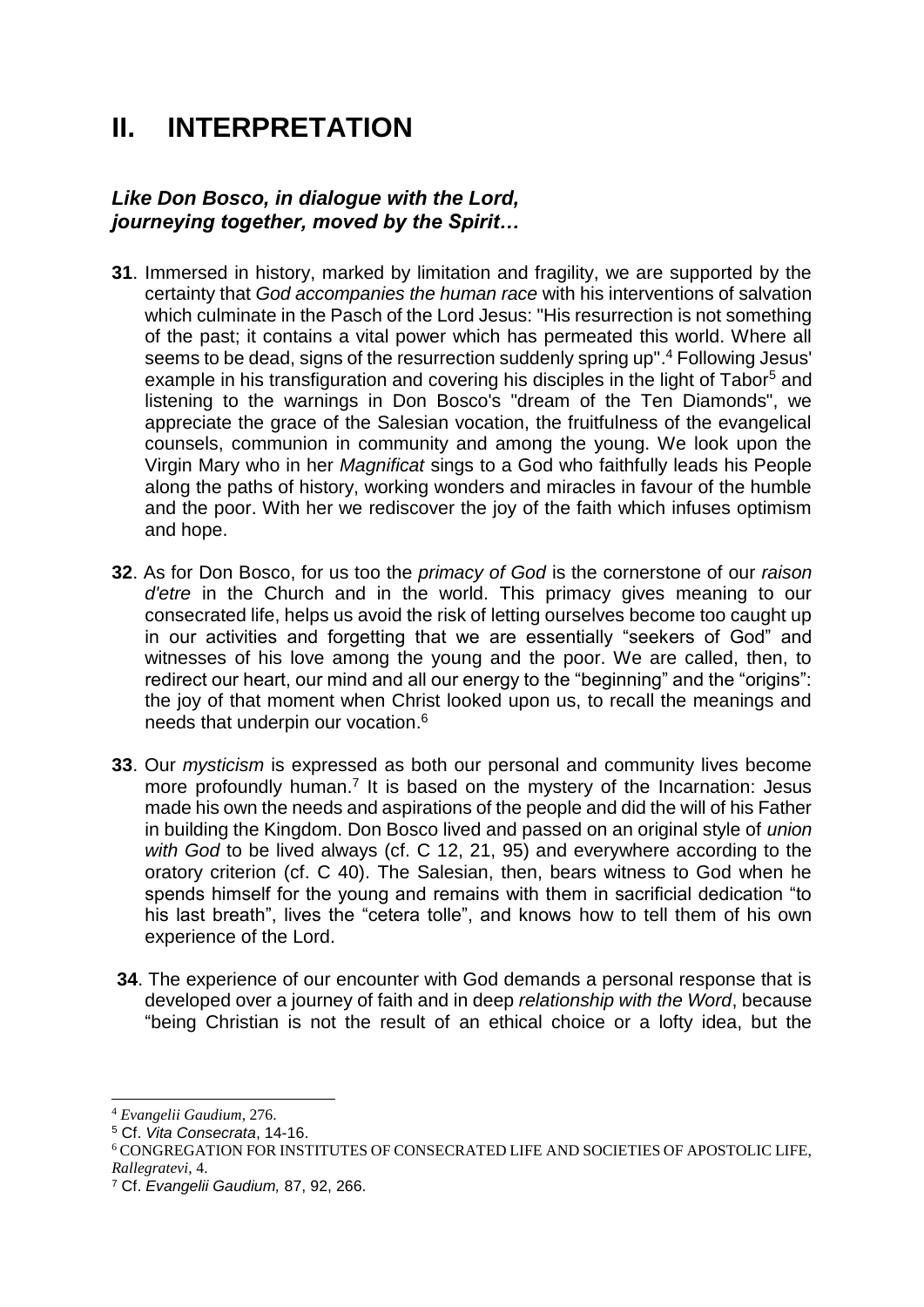encounter with an event, a person, which gives life a new horizon and a decisive direction."<sup>8</sup>

- **35**. Today, other than noting cultural changes, we are convinced that we are experiencing an historic turning point,<sup>9</sup> perhaps without precedent. This has significantly modified the reasons which induce people to choose and live consecrated life. Pope Francis invites us to hear the cry of the poor, to go out to meet those most urgent needs, to live the culture of encounter and dialogue,<sup>10</sup> avoiding self-referentiality and embodying a missionary spirituality.
- **36**. The difficulties we experience in responding to God's call to live the '*sequela Christi*' in a radical way, are due to our *weak faith* in the fruitfulness of the evangelical counsels in bringing about communion in community and in our mission to the young. Taking up the gift of vocation and being responsible for the processes of our ongoing formation help us to mould the culture with the Gospel and to be people of compassion, especially for the poor.
- **37**. Called as we are to testify to the reality of the Kingdom and to dialogue with thinking that sometimes tends to relativise and marginalise religious discourse, we become irrelevant when we back away from our *prophetic role* in proposing a culture inspired by the Gospel.
- **38**. The risk of easily being considered mere "social workers" instead of educators and pastors capable of witnessing to the primacy of God, of proclaiming the Gospel and of spiritual accompaniment, demands that we *take care of our vocation*. The most significant challenge consists in finding creative ways to state the importance of spiritual values and a personal encounter with the God of life, love, tenderness and compassion. This requires that we encourage the experience of faith and the encounter with Jesus Christ: young people demand a down-to-earth and coherent lifestyle of us.

#### *… experiencing fraternal life, as at Valdocco, available for planning and cooperation…*

- **39**. We believe that the community "is put forward as an eloquent witness to the Trinity"<sup>11</sup> and our *living together* is the result of the initiative of God the Father who calls us to be disciples of Christ for a mission of salvation (cf. C 50). In order not to lose this particular gift, offered to us and the whole Church, the visibility of the fraternal dimension of our life must be more conscious, direct, effective and joyful (cf. *Ps* 133:1).
- **40**. We recognise that *community life* is one of the ways of having *an experience of God*. Living "mystical fraternity"<sup>12</sup> is an essential element of our apostolic consecration and a great help in being faithful to it. There is another clear link with

<sup>8</sup> BENEDICT XVI, *Deus caritas est*, 1.

<sup>9</sup> Cf. *Evangelii Gaudium*, 52; cf.61-70.

<sup>10</sup> Cf. *Ibid*., 220.

<sup>11</sup> *Vita Consecrata*, 21; cf. 16.

<sup>12</sup> Cf. *Evangelii Gaudium*, 87, 92.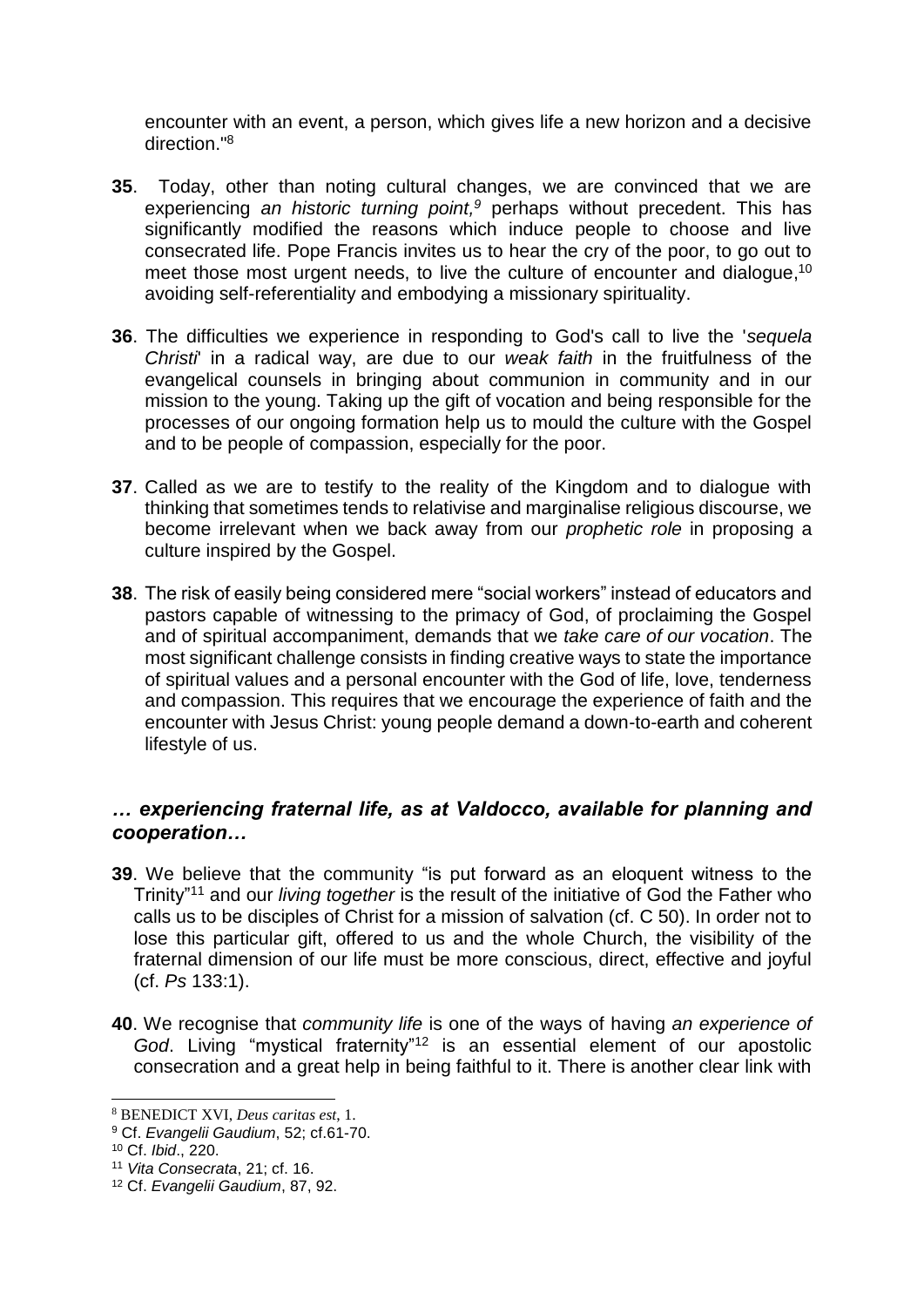our mission and with the world of the young thirsting for authentic communication and transparent relationships. At a time when families and society are coming apart, we offer an alternative lifestyle based on respect and cooperation with the other person; at a time marked by inequality and injustice, we offer a witness of peace and reconciliation (cf. C 49). Community is also revealed in the common mission. Unanimity in our apostolic activity brings about the prophecy of the community and such testimony gives rise to new vocations.

- **41**. Our limitations of mutual misunderstanding, our being closed in on ourselves and our daily fragility, depend on a lack of acceptance of the love and grace poured into our hearts by the Spirit of Christ (cf. *Rm 5:5*). We recognise that the communion with the Body and Blood of Christ (cf. *1 Cor 10:16*), with which we nourish ourselves each day, makes us "one heart and one soul" (*Acts* 2:42; C 50). *The Eucharist* is the source and summit of our fraternity, consecration and mission. <sup>13</sup> Urged on by the charity of Christ and being part of the gift of self of Jesus the Good Shepherd, we participate in Don Bosco's spiritual experience and spend ourselves as he did for the salvation of the young.
- **42**. *Personal relationships* in community can become formal, fragmented and less significant due to a number of factors: individualism and personal reticence, less than engaging formation, excessive concern for one's own work or being underoccupied, relationships limited to the functional, retreat into our private sphere and a not always balanced use of *personal media.* These factors become a facile excuse for not facing up to the demands of community life. *Conflict situations* should not be seen as negative things but as an opportunity to mature: they need to be enlightened by the Gospel, tackled and then resolved with greater courage, human skill and mercy.<sup>14</sup>
- **43**. A certain tendency to perfectionism and, on the contrary, resistance to change lies behind the lack of community renewal. The capacity to be realists and at the same time know how to dream, is diminished. We find ourselves challenged by Pope Francis: "I prefer a Church which is bruised, hurting and dirty because it has been out on the streets, rather than a Church which is unhealthy from being confined and from clinging to its own security… I dream of *a missionary option* capable of transforming everything, so that the Church's customs, ways of doing things, times and schedules, language and structures can be suitably channelled for the evangelisation of today's world rather than for her self-preservation."<sup>15</sup>
- **44**. What we offer as a community is meant to reveal an "outgoing Church"<sup>16</sup>, and to realise an open educative environment and *an "outward-looking" Educative and Pastoral Community*. The Salesian community has the task of creating fellowship too with lay people who share responsibility with us, especially with members of the Salesian Family, overcoming every kind of clericalism and directing ourselves towards new frontiers, "leaving the doors always open".<sup>17</sup>

<sup>13</sup> Cf. SECOND VATICAN COUNCIL, *Lumen Gentium*, 11.

<sup>14</sup> Cf. *Mt* 5:20-26; *Evangelii Gaudium*, 226-230.

<sup>15</sup> *Evangelii Gaudium*, 49. 27.

<sup>16</sup> Cf. *Evangelii Gaudium,* 20-24, 46.

<sup>17</sup> Cf. *Ibid*., 46-47.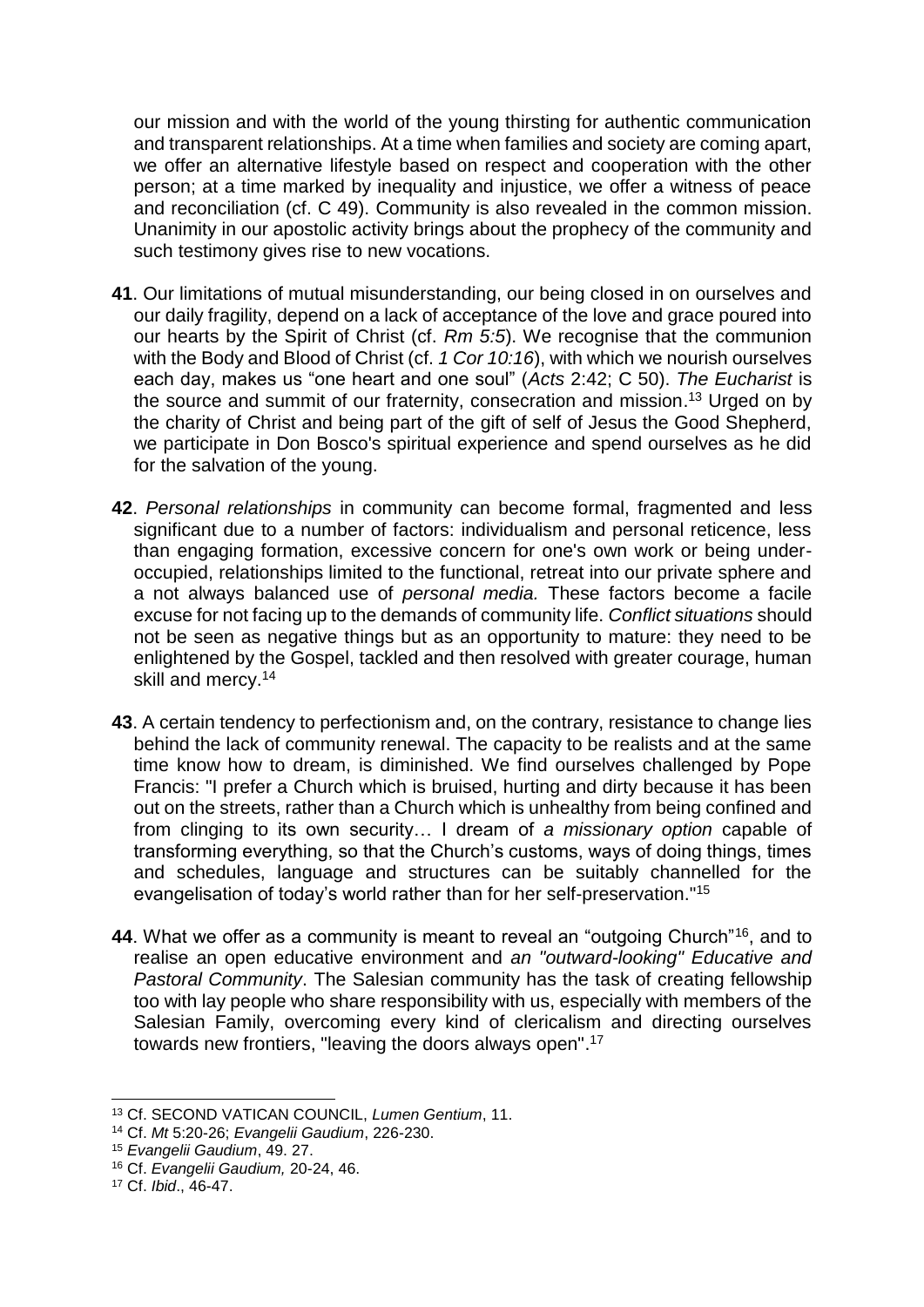- **45**. Living out the *spirituality of communion* is what the Church asks of us today, integrating community life and service in our work, <sup>18</sup> in a renewed sense of belonging. To build community we need to shift from life in common to communion of life, in such a way that each confrere establishes deep ties and gives himself unreservedly, feeling no need to alienate himself or seek worldly compensations.<sup>19</sup>
- **46**. In the Church, which is the People of God on the march and a communion of individuals with different charisms and roles, we share with the laity the service of building the Kingdom of God. The Salesian charism requires us to cultivate the involvement and shared responsibility of all the members of the *animating core of the Educative and Pastoral Community* (cf. C 47), Salesians and lay people, to foster a planning mentality and common action on behalf of the young, of families and of adults among the ordinary people.
- **47**. The *Preventive System* is not only about pastoral animation but also shapes relationships in the community in a Salesian way. It inspires us to be prophets of fraternity for one another in the community, especially in times of suffering and when seeking more meaningful relationships. We are, then, "signs and bearers of God's love" (C 2) not only for young people but also for our confreres.
- **48**. "*Home*" and "*family*" are the two terms frequently used by Don Bosco to describe the "spirit of Valdocco" that must be clearly visible in our communities. In this respect we respond to the evangelical and charismatic appeal for mutual understanding and shared responsibility, for fraternal correction and reconciliation.
- **49**. Formation, both initial and ongoing, is called to have an impact, by making use of the human sciences, on our deep relational dynamics, *on our emotional life and on sexuality*, all of which influence a balanced community life. In our formation processes, it would be good to tackle such issues more competently, frequently and in a more shared way, without limiting them exclusively to spiritual direction and to the practice of the sacrament of reconciliation.
- **50**. Formation, when taken up personally, helps us to purify our motivations, accustoming us to live with the right intention; it educates us to *work and temperance* through disciplined and detached apostolic involvement which knows how to set the necessary boundaries within interpersonal relationships; it trains us in a moderate lifestyle which enables us to undertake manual work and ordinary and humble services in community.
- **51**. The Rector/Director is a central figure; more than a manager he is a father who brings his family together in communion and apostolic service. Because of the complexity of our work, the diversity of functions and less than adequate formation, he is not always in a position to look after fraternal life, discernment and shared responsibility in accordance with the community plan of life and its pastoral and educative plan. In some situations, weak support from the confreres has its effect .

<sup>18</sup> Cf. *Novo Millennio Ineunte*, 43-45.

<sup>19</sup> Cf. *Evangelii Gaudium*, 93-97.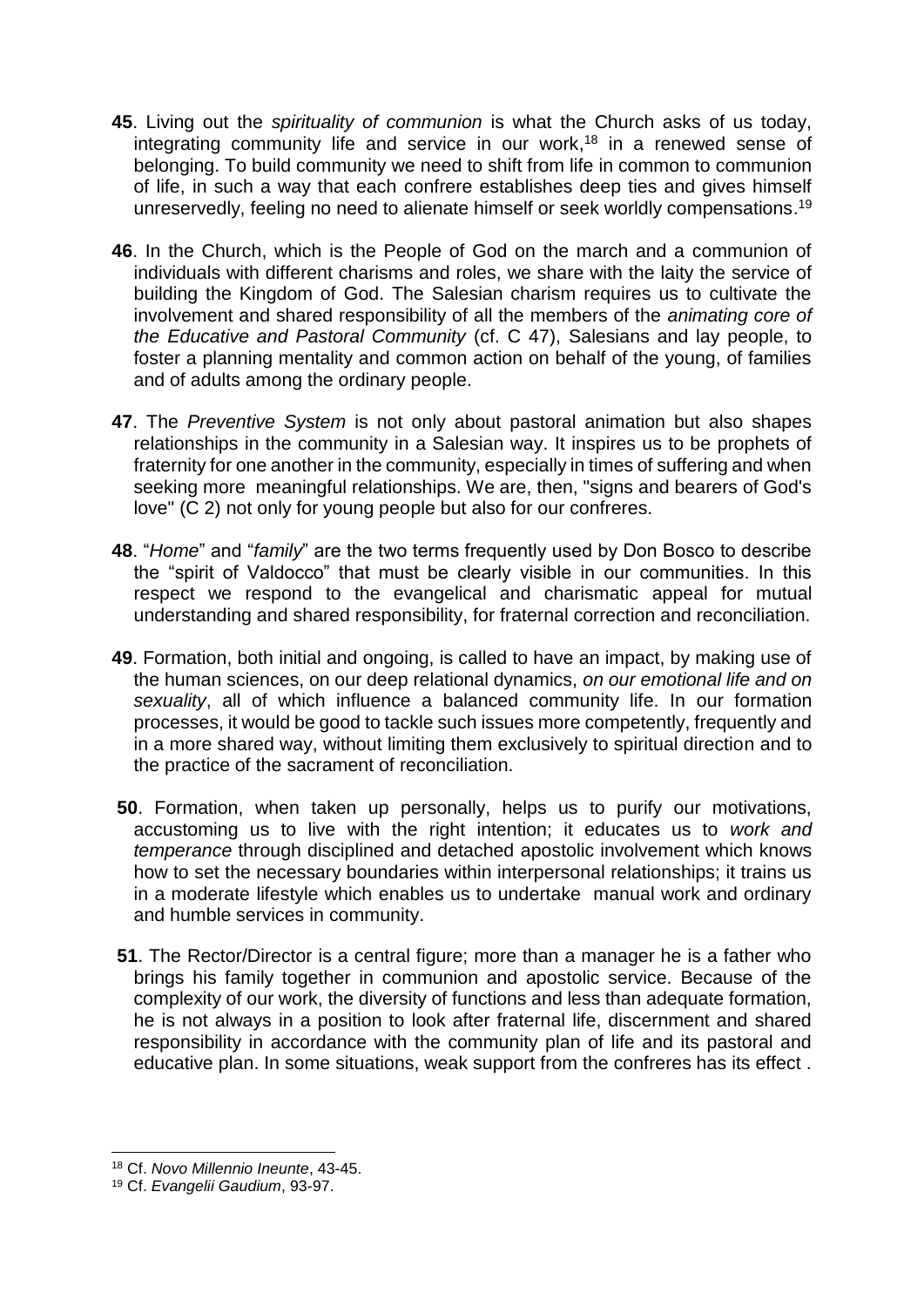#### *… going out to the peripheries, becoming prophetic signs in the service of the young!*

- **52**. Young people are "our burning bush"<sup>20</sup> through which God is speaking to us. This is a mystery to be respected, accepted, its more profound features recognised, and before which we should *remove our sandals* to contemplate God's self-revelation in each and everyone's story. This strong experience of God can allow us to respond to the cry of the young.<sup>21</sup>
- **53**. We are aware that *union with God* is something to be experienced *among the young*: "We believe that *God* is awaiting us in the young to offer us the grace of meeting with him and to dispose us to serve him in them, recognising their dignity and educating them to the fullness of life."<sup>22</sup> The mission is strengthened authentically when we see it as coming from God, and when we draw sustenance for our service from Him.
- **54**. We are aware that the strength and the sharing of *motivations of faith* and daily seeking union with God enrich pastoral reflection, confer creativity on the proclamation of the Gospel, and induce us to give our life to the young. Thus a double movement, one proper to the preventive system, occurs; in the school of God's love where God goes before us by loving us first, (cf. *1 Jn* 4:10.19) including through the young, we become capable of an 'anticipating love' (C 15).
- **55**. We want to be a *Congregation of the poor for the poor*. Like Don Bosco we maintain that this is our way of living the Gospel in a radical way and of being more available and prompt in responding to the needs of the young, bringing about in our life a genuine exodus towards the most needy. Migrants, refugees and unemployed youth challenge us as Salesians in all parts of the world: they invite us to find ways of collaborating and provide concrete responses, and to adopt ways of thinking that are more open, supportive and courageous.<sup>23</sup>
- **56**. *A pastoral ministry without a specific focus* does not effectively reflect the Salesian charism and is the result of inadequate planning (cf. AGC 334). This is due to insufficient recognition of the deepest longings of the young, a lack of appreciation of the indications coming from Salesian magisterium and weak observance of the Constitutions.
- **57**. Our educative and pastoral activity is in tune with the *local Church* and cooperates with *institutions around us***,** for a more incisive and appropriate service of the young and workingclass areas. Youth ministry and the Salesian pedagogical proposal are not our 'private property' nor for exclusive use within our Congregation, but a precious gift for the Church and for the transformation of the world.
- **58**. The *Preventive System* is for us Salesians a pedagogical approach, a proposal of youthful evangelisation, a profound spiritual experience. There is need on our part for a greater commitment to its renewed understanding and practice in today's

<sup>20</sup> Cf. *Ex* 3:2ff.; cf. *Evangelii Gaudium*, 169.

<sup>21</sup> Cf. *Evangelii Gaudium*, 187-193; 211.

<sup>22</sup> GC23, 95.

<sup>23</sup> Cf. *Evangelii Gaudium*, 210.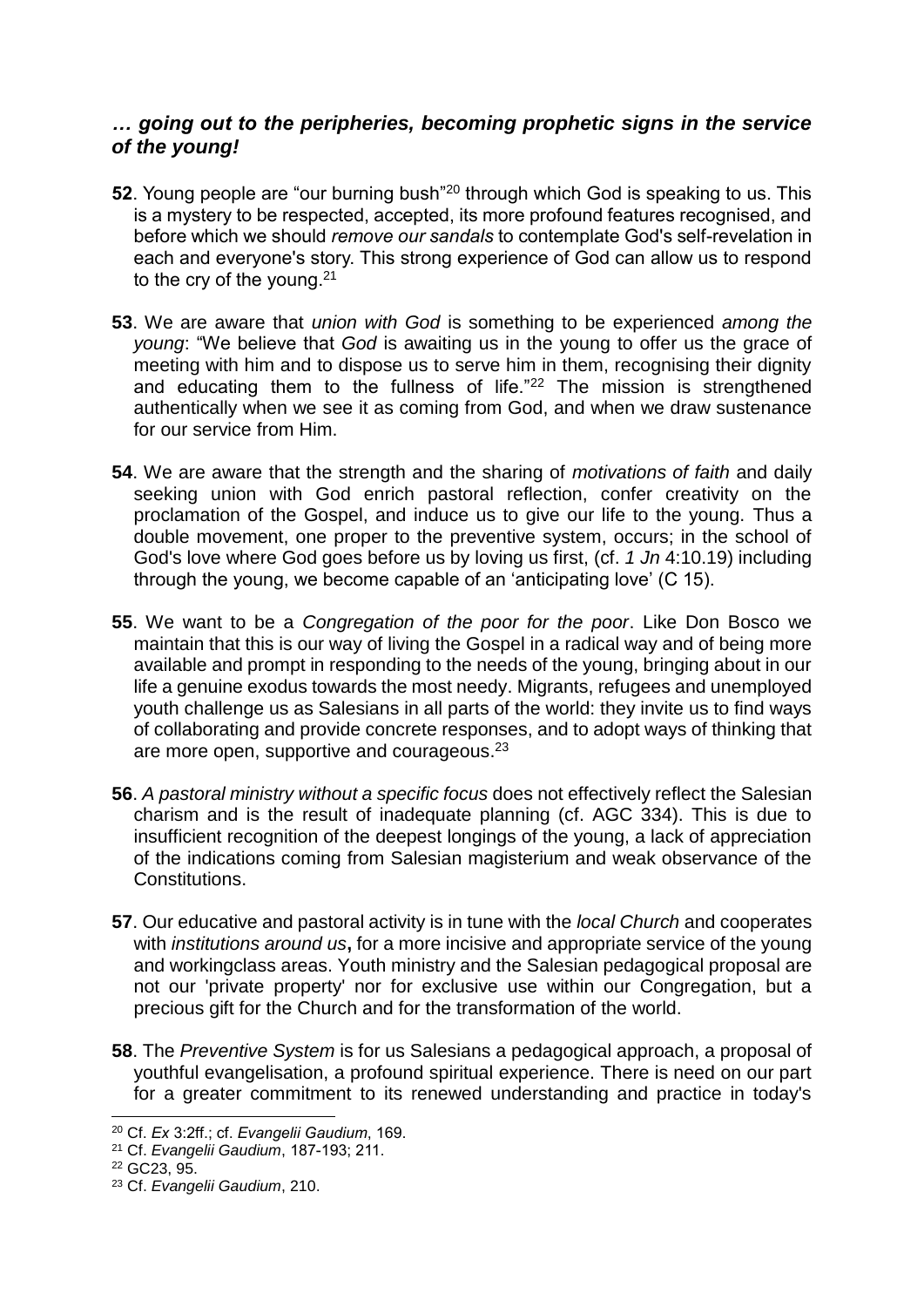altered circumstances. We would like to highlight in particular that it is a "spirituality to be lived"; the fruitfulness of our work is the result of an intense spiritual life lived with the young (cf. C 20) and for their salvation.

- **59**. *Salesian assistance* is a fundamental aspect of our spirituality. Being with the young, making ourselves their neighbour, earning their confidence and accompanying them in their allegiance to the faith, allows us to encounter God and listen to him, expending all our efforts "until our last breath"<sup>24</sup> and bearing witness by the gift of our life according to the spirit of the cross. By living this way we share in the paschal dynamic, and are certain that the beauty of the resurrection will fill this authentic gift of ourselves with joy and peace.
- **60**. Practising the twofold *work and temperance* replenishes a Salesian's life, nourishes his apostolic zeal and brings him close to the young, the Lord and his confreres. The apostolic front must be proportionate to the required quality and number of the community and the Educative and Pastoral Community.
- **61**. We insist on the need for *formation* to take into account the training and preparation for serving the young, including through deeper study, cultural dialogue and significant pastoral experiences, ensuring a constant updating in accordance with the guidelines of the Church and of the Congregation.
- **62**. The *digital world*, "the new areopagus of modern times", <sup>25</sup> challenges us as educators of the young: it is a "new playground", a "new oratory" which demands our presence and encourages us to new forms of evangelisation and education. Our "knowledge and information era", however, tends towards the commodification of human relationships and a monopolisation of human knowledge, in this way becoming a source of "new and often anonymous kinds of power"<sup>26</sup> which we must tackle through our pastoral and educative involvement.

 $\overline{a}$ 

<sup>24</sup> Cf. BM XVIII, 216.

<sup>25</sup> John Paul II, *Redemptoris missio*, 37.

<sup>26</sup> Cf. *Evangelii Gaudium*, 52.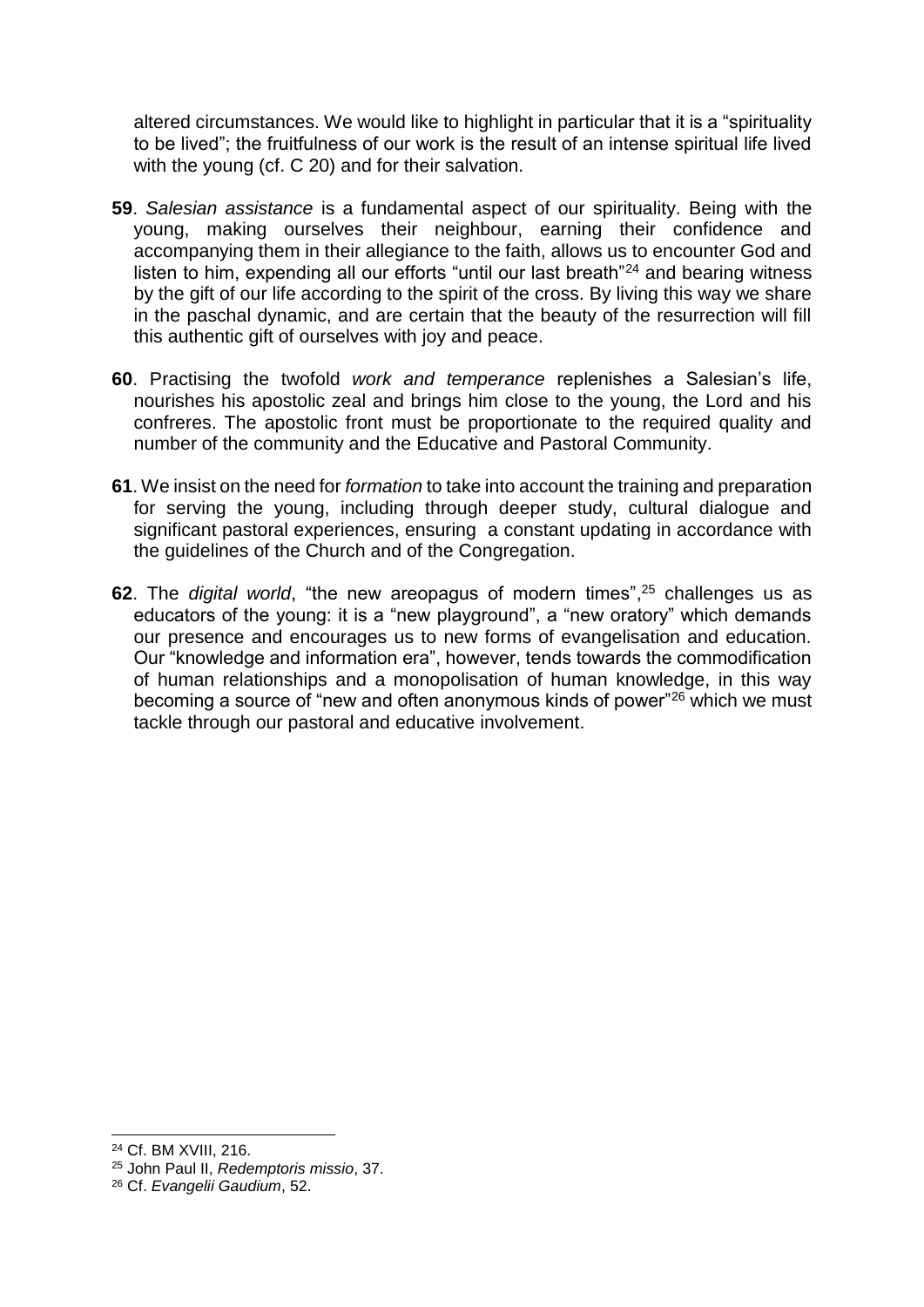## **III. WAY FORWARD**

### **1. GOAL**

- **63**. To witness to "a radical Gospel approach" by means of **continual spiritual**, **fraternal and pastoral conversion:**
	- 1. living the PRIMACY OF GOD by contemplating what happens each day and by following Christ;
	- 2. building up authentic communities through relationships and work in accordance with the FAMILY SPIRIT;
	- 3. putting ourselves more decisively and significantly at the SERVICE OF the poorest of the YOUNG.

### **2. PROCESSES AND STEPS**

#### **Like Don Bosco, in dialogue with the Lord …**

- **64***. To be MYSTICS in the Spirit we need to move:*
	- 1. from a fragmented spirituality to a unifying spirituality, the result of contemplating God in Jesus Christ and in the young.
	- 2. from an attitude where we feel we are already formed, to humbly and constantly listening to God's Word, our confreres and the young.
- **65***. To bring about these processes we commit ourselves to:*
	- 1. Experiencing our daily Eucharist as the source of our apostolic fruitfulness and celebrating the Sacrament of reconciliation as a way of frequently setting out once more on our path to conversion.
	- 2. Cultivating personal prayer in daily contact with the Word of God, making our daily meditation and cultivating the quality of community prayer, sharing it with the young and members of the EPC.
	- 3. Giving a special character to the project of animation and government at all levels for the next six years, by putting God's Word at its heart.

#### **… journeying together, moved by the Spirit …**

- **66***. To be MYSTICS in the Spirit we need to move:*
	- 1. from a weak testimony of the evangelical counsels to a life filled with passion for following Jesus which is able to *wake up the world*, calling it back to a life of simplicity.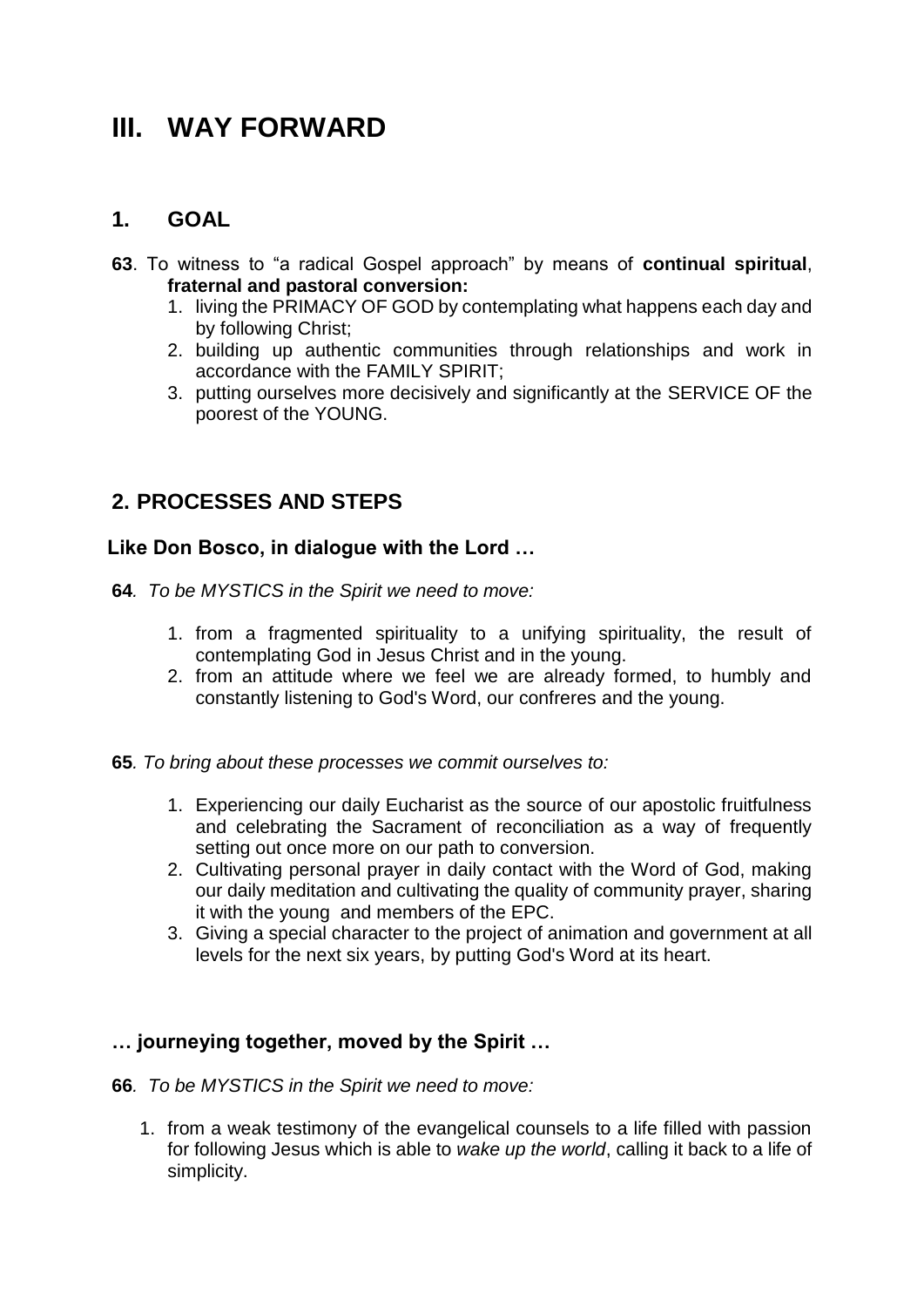2. from a pessimistic outlook on the world to a *vision of faith* which discovers the God of joy in the events of life and in the history of the human race.

#### **67***. To bring about these processes we commit ourselves to:*

- 1. Living the grace of consecration with joy and authenticity by drawing up or redefining our personal plan of life and the community plan.
- 2. Having a stable spiritual director and referring to this person periodically.
- 3. Exploring our spirituality through frequent reading of the Constitutions and the study of Salesian Sources.
- 4. Arranging times for community spiritual sharing starting out from the Word of God, making use of *lectio divina* in particular.
- 5. Evaluating and promoting the harmony between prayer and work, reflection and apostolate, as a community and as individuals, through appropriate *scrutinies*.
- 6. Seeing to the translation of the *Fonti salesiane* (Salesian Sources) in different languages.
- 7. Updating the prayer book known as *In dialogue with the Lord* and other aids to prayer.
- 8. Setting in place formation initiatives for Salesians and lay people and suitably preparing a Centre for Ongoing Formation at Regional level or making use of those in other Regions.

#### **… experiencing fraternal life, as at Valdocco …**

- **68.** *To be PROPHETS of fraternity we need to move:*
	- 1. from functional and formal relationships to *warm and supportive ones, relationships of profound communion*;
	- 2. from prejudice and closure to *fraternal correction* and *reconciliation*.
- **69.** *To bring about these processes we commit ourselves to:*
	- 1. Making room for the practice of dialogue with others, *<sup>27</sup>* using positive dynamics of interpersonal communication amongst confreres, young people, lay people and Salesian Family members, also making use of the contributions of the human sciences.
	- 2. Having relationships of fraternity and empathy, where we listen to our dependants and collaborators, avoiding authoritarian attitudes and counter witness.
	- 3. Encouraging every confrere to share the task of responsibility for the community with the Rector/Director and his Council.
	- 4. Meeting the needs of sick and elderly confreres and involving them in the life and common mission in accordance with their real possibilities.
	- 5. Giving special support to communities working on the "frontiers".

 $\overline{a}$ <sup>27</sup> Cf.*Evangelii Gaudium*, 88.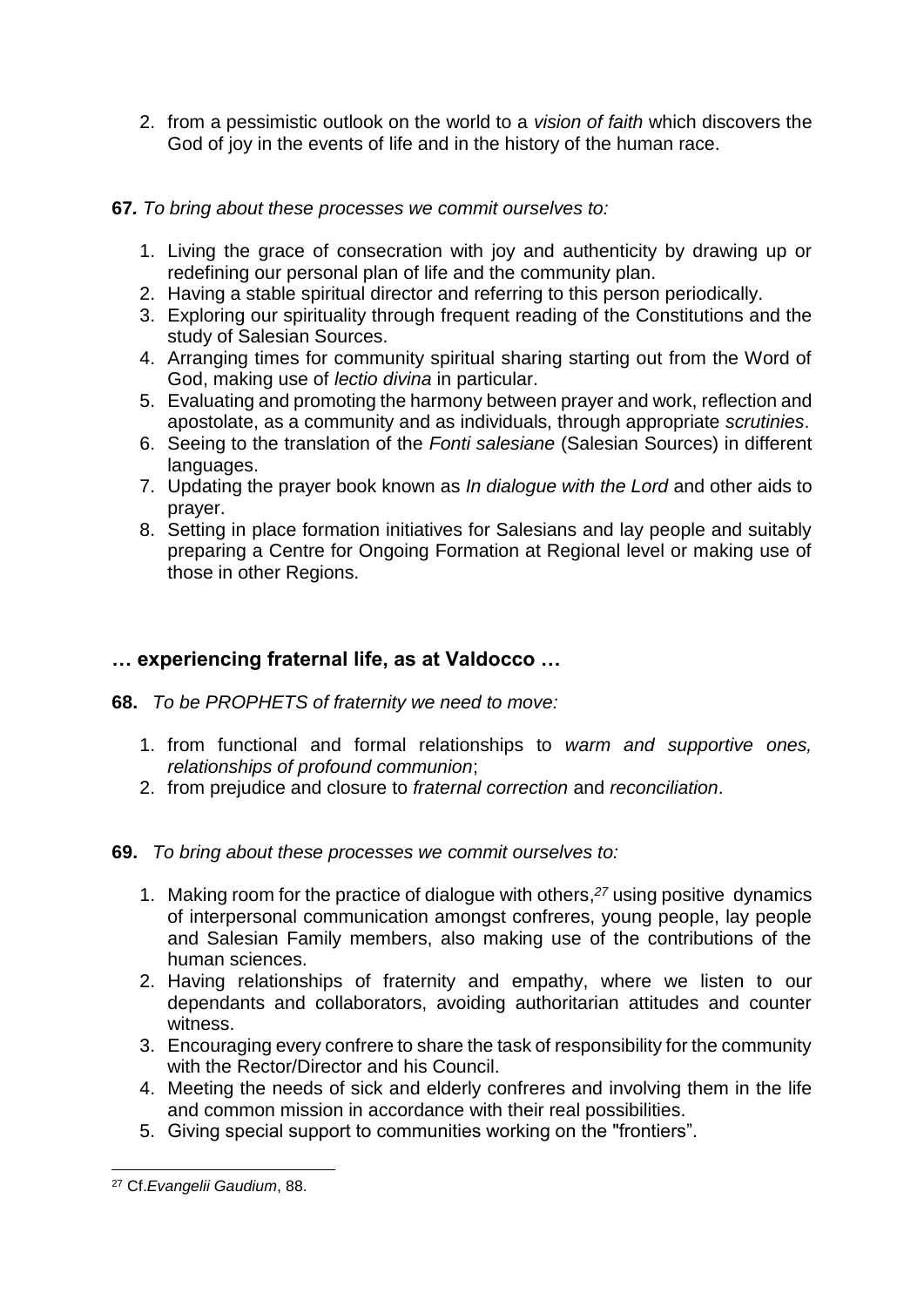- 6. Ensuring consistency in number and quality of communities by wisely and courageously reshaping communities.
- 7. Seeing to the two complementary forms of the Salesian religious vocation by following the guidelines from GC26<sup>28</sup> and continuing reflection both on the consecrated life aspect and the specific nature of the Brothers with regard to fraternal life and the mission.
- 8. Reinforcing ways of maturing in spiritual and human terms, and providing adequate support processes for confreres in difficulty.
- 9. Ensuring adequate accompaniment processes for individuals involved in possible cases of abuse.
- 10. Evaluating and relaunching the proposal for formation of Rectors/Directors<sup>29</sup> as part of the next six year plan.
- 11.Seeing to the updating of the *Handbooks for Rectors/Directors and for Provincials, o*n the part of the Rector Major and General Council.

#### **… available for planning and cooperation …**

- **70.** *To be PROPHETS of fraternity we need to move:*
	- 1. from individualistic pastoral initiative to unconditional *availability* for the mission and community and province planning.
	- 2. from considering young people as simple beneficiaries and lay people as collaborators to *promoting* young people in leading roles and lay people as sharing responsibility for the one mission.
- **71.** *To bring about these processes we commit ourselves to:*
	- 1. Growing in communion and shared responsibility by taking up the community plan and SEPP, developing and giving visibility to "a Salesian culture".<sup>30</sup>
	- 2. Creating teamwork with other Salesian Family Groups who are working for the young and promoting their rights.<sup>31</sup>
	- 3. Networking by linking effectively with the local Church, other Religious Families, educational, social and government agencies.
	- 4. Setting up more suitable processes in initial formation aimed at involvement in youth ministry, the acquisition of an ability to understand the social problems in the locality and to undertake educational and pastoral planning.
	- 5. Integrating family ministry into the Provincial and local SEPP, providing for the formation and involvement of lay leadership.<sup>32</sup>
	- 6. Organising a unified and comprehensive Salesian ministry in provincial and local communities in accordance with the *Youth Ministry Frame of Reference* and with the agreed planning by Sector and Regional Councillors.

<sup>-</sup><sup>28</sup> GC26, 74-78.

<sup>29</sup> Cf. GC21, 46-57; GC25, 63-65.

<sup>30</sup> Cf. AGC 413, p. 51.

<sup>31</sup> Cf. *Charter of Identity of the Salesian Family*, 21, 41.

<sup>32</sup> Cf. GC26, 99, 102, 104.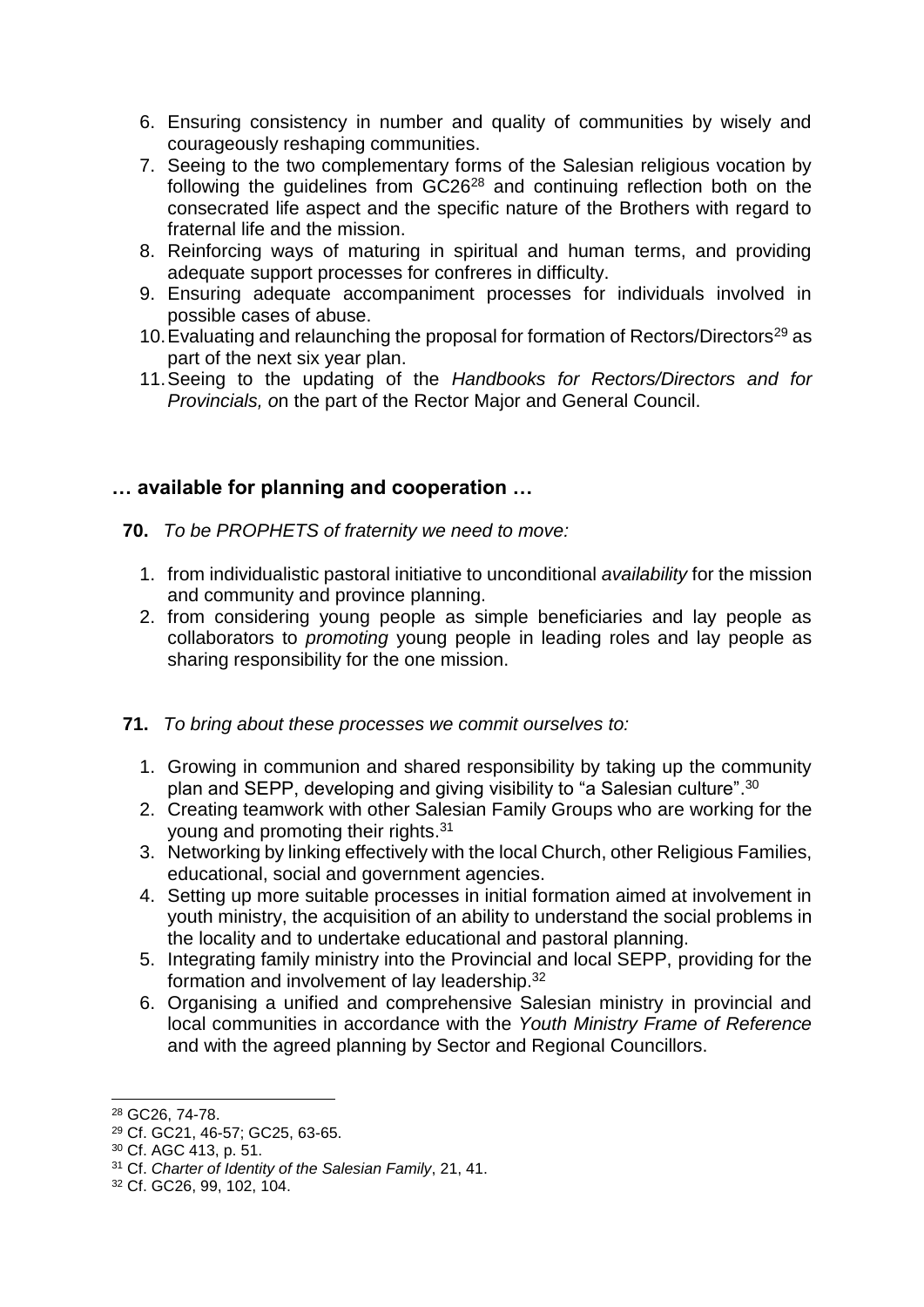7. Ensuring attention is given to family ministry and lay formation at all levels and encouraging coordination of reflection and intervention by the Sectors for the Salesian mission and for Formation.

#### **... going out to the peripheries …**

- **72.** *To be SERVANTS of the young we need to move:*
	- 1. from being distant from the young to an active and enthusiastic *presence* among them with the passion of the Good Shepherd.
	- 2. from a ministry of preservation to an *outgoing ministry* that starts with the deepest needs of the poorest young people from their family and social perspective.
- **73.** *To bring about these processes we commit ourselves to:*
	- 1. Promoting in Provinces a profound assessment of our significance for and presence among poorer youth in our works in accordance with the criteria offered by General Chapters and the Rector Majors, in view of "structural pastoral conversion" and a shift towards new poverties (cf. Reg. 1).
	- 2. Taking up, together with lay people, the *Youth Ministry Frame of Reference*, activating renewal processes, making use of existing voluntary service efforts and considering the new existential and geographical frontiers of young people who are poorer.
	- 3. Promoting and defending human rights and the rights of minors through the innovative approach of the Preventive System, paying particular attention to child labour, the sex trade, drug dependency and all forms of exploitation, youth unemployment and migration and human trafficking.
	- 4. Encouraging in our centres an atmosphere of respect for the dignity of minors, committing ourselves to creating conditions which prevent any form of abuse and violence, where every Province follows the guidelines and directives of the Rector Major and General Council.
	- 5. Educating the young to justice and lawfulness, to the socio-political dimension of evangelisation and charity, walking side by side with them as agents of social transformation in a spirit of service for the common good.
	- 6. Sensitising communities and the young to respect for creation, educating them to ecological responsibility through concrete activities which safeguard the environment and sustainable development.

#### **… becoming prophetic signs in the service of the young!**

- **74.** *To be SERVANTS of the young we need to move:*
	- 1. from a life marked by the trend to upward mobility to a missionary and prophetic community which shares with the young and the poor.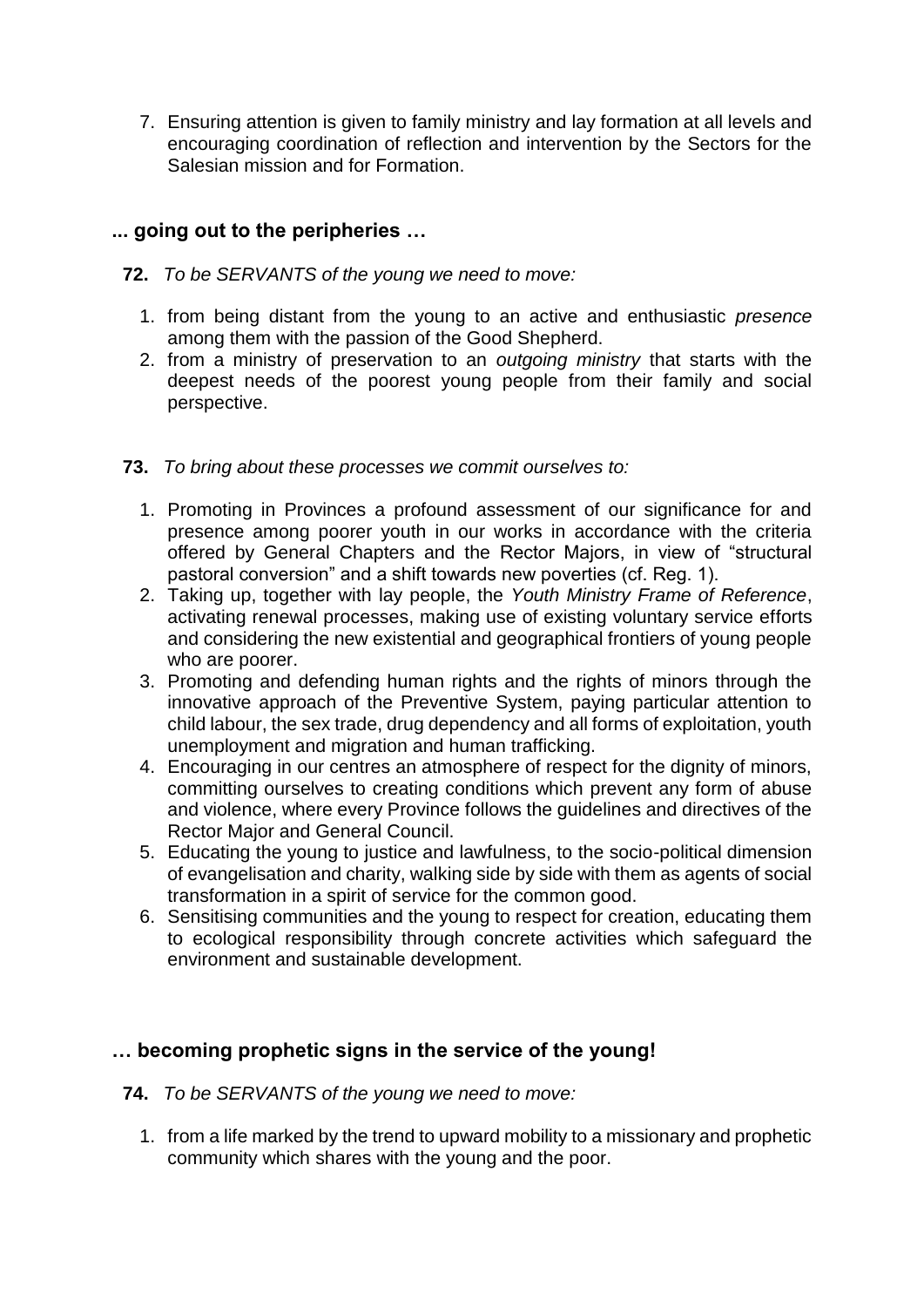- *2.* from a ministry of events and activities to a complete and systematic ministry able to accompany processes of vocational maturing, in tune with new Church and Salesian perspectives.
- **75.** *To bring about these processes we commit ourselves to:*
	- 1. Developing a culture of vocation and care for vocations to Salesian life, cultivating the art of accompaniment and preparing Salesians and lay people to become spiritual guides of the young.
	- 2. Living the twofold "work and temperance", cultivating a visibly poor lifestyle, eliminating waste and making ourselves available for domestic and community services.
	- 3. Practising real solidarity with those who find themselves in need, with the poor and among Salesian houses.
	- 4. Entering into the digital world where the young in particular are at home in a significant and educational manner, ensuring the appropriate professional and ethical formation of confreres and collaborators, and applying the Salesian Social Communication System (SSCS).
	- 5. Encouraging international communities also through a worldwide redistribution of confreres and the promotion of missionary projects in the Congregation.
	- 6. Putting procedures in place, including auditing, which guarantee transparency and professionalism in the management of goods and works.
	- 7. Carrying out a careful assessment of the Generalate and other building structures in the Congregation, so that they are a clear and credible sign of our radical Gospel approach.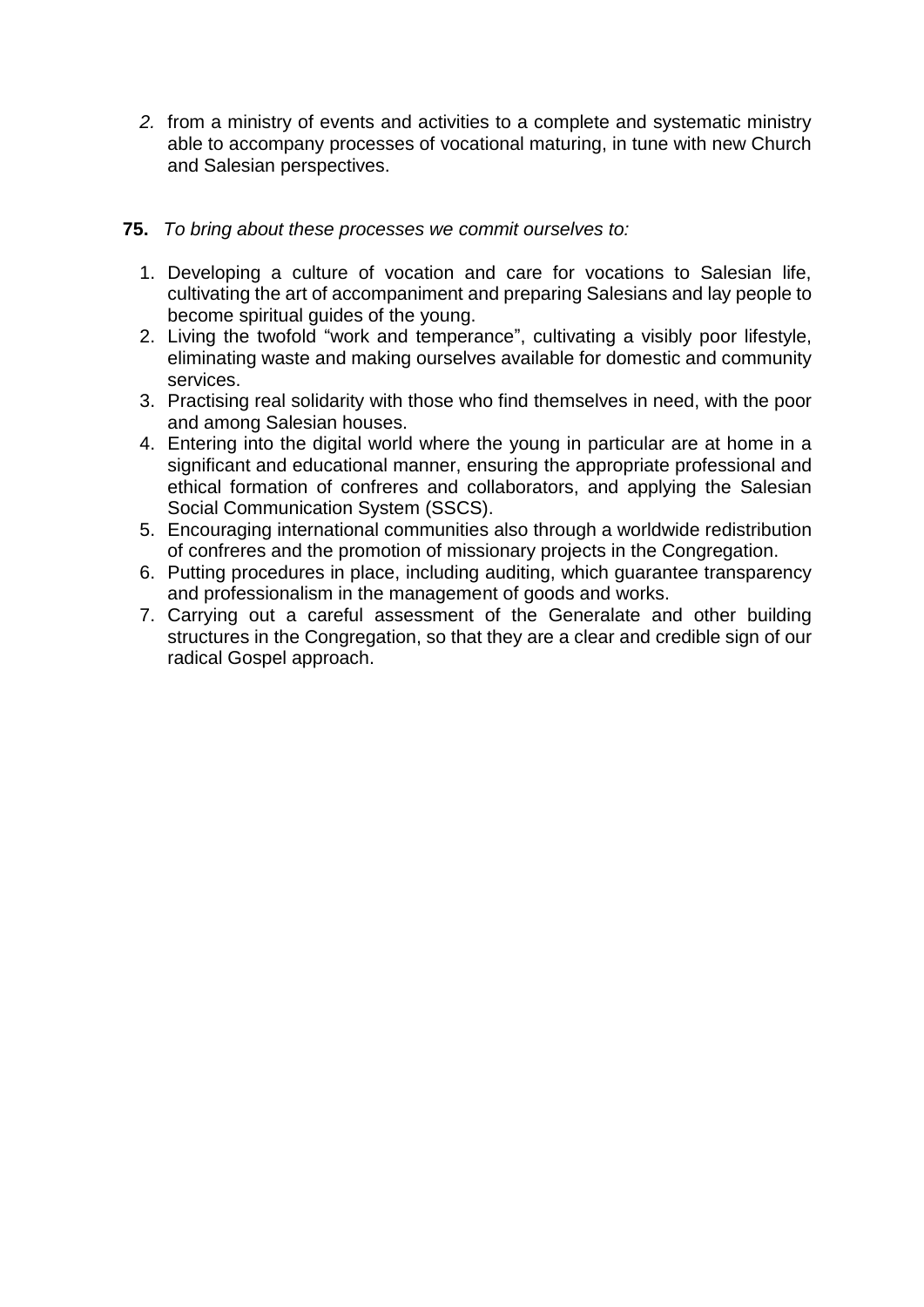### **3. WHERE TO DIRECT OUR FUTURE CHOICES FOLLOWING GC27**

As can be easily understood in an address such as this, I am not attempting to suggest all the options we could take after this Chapter. Everything we experienced in it, the ample reflections we shared, and the study we made of the state of the Congregation allow us to glimpse some of the ways forward that I consider to be *essential and of prior concern*. Provinces no doubt will determine some other options appropriate to their specific context and always within the framework of the GC27.

I simply list those that seem to me to be more universal and of priority. Later the General Council in its subsequent planning, and Provinces with theirs, will be able to establish an appropriate set of strategies to be followed throughout the Salesian world.

#### **3.1. Knowledge, study and assimilation of GC27**

In some of the early interventions in the assembly hall, as also in commission meetings, there was a concern that we arrive at a *final document* not destined to be consigned to a library, making no impact on renewal. With a view to overcoming this fear I consider that the first step has to be a commitment on the part of us all to think of ways and a spiritual approach – rather than simple strategies – that can encourage a knowledge of what GC27 offers the whole Congregation. Subsequently, I invite you to find an appropriate manner of arriving at personal and community assimilation including conversion (if the Spirit grants this to us). Only this assimilation and conversion will generate *new life.*

I believe it would be a mistake to think that by encouraging knowledge of GC27 at a Retreat or a weekend meeting, the objective had been achieved. *This is why I am proposing that we dedicate at least these first three years to reading it, reflecting on it, meditating on it, and making it the object of our local and provincial planning, and of the various animation and government plans of the Provinces; evaluating it then at the next Provincial Chapter (the one known as the Intermediate Provincial Chapter) to see what results it is producing.*

#### **3.2. Depth of interior life: witnesses to the God of life**

As I have said on previous pages I believe that speaking in general terms, we need to recognise that in the Congregation *depth of interior life is not our strength.* I refuse to think, I told you, that this is part of our Salesian DNA, because Don Bosco was not like that nor did he want us to be. Having recognised this weakness (mentioned quite abundantly by previous Rector Majors, and also by some General Chapters), with the help of the Holy Spirit we need to find the strength to reverse this trend. It requires authentic conversion to the radical approach of the Gospel, which needs to touch hearts and minds. When Pope John Paul II was talking about Consecrated Life, he asked that we put spiritual life '*in the first place*'. He was not inviting us to a strange kind of spiritualism but to a depth in life that at the same time makes us really brothers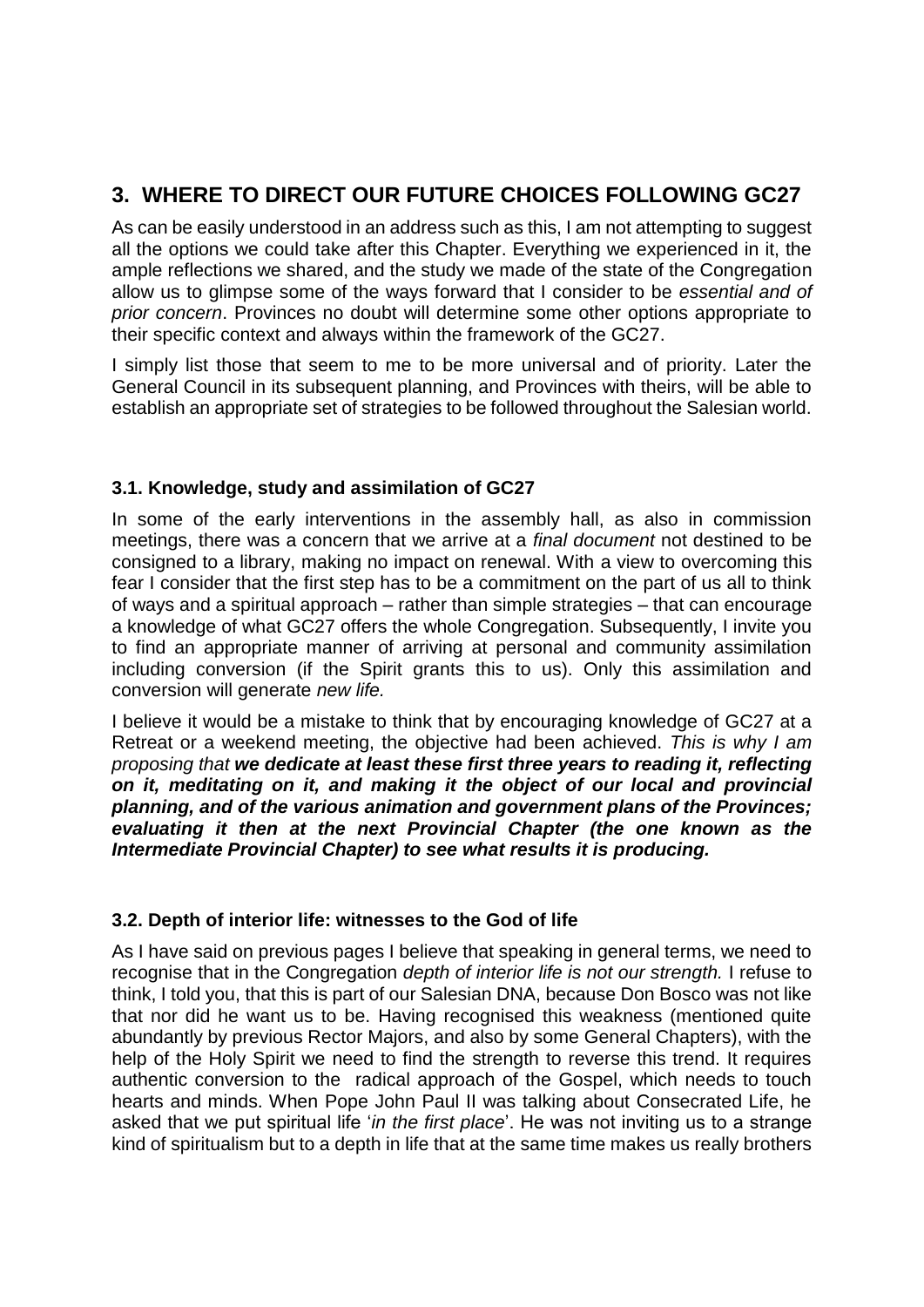and generous in giving ourselves to others, to the mission and especially to the poorest ones, thus making our choice of life truly attractive.

This depth of life, this authenticity, this radical Gospel approach, this way to holiness is the "most precious gift we can offer to the young" (C. 25). In fact we cannot explain Don Bosco's radical predilection for the young without Jesus Christ. "In the following of Christ we find the life-giving source of his vitality. This is the initial gift from the Most High; the first 'charism' of Don Bosco" (Fr E. Viganò, AGC 290, p.16).

*This is why I suggest that each Local community 'tell itself' in a concrete way, and as a result of GC27, what it thinks and proposes could be done about putting 'God in the first place', while being a Salesian community called by the Lord, that not only comes together but lives in his name.*

#### **3.3. Taking care of ourselves, our confreres, and our communities**

"This is why we come together in communities, where our love for each other leads us to share all we have in a family spirit, and so create communion between person and person" (C. 49).

For us Salesians community life, 'communion of life in common', is not only a circumstance, a way of organising ourselves, a way of being more effective in our activity. For us the authentic fellowship we experience in communion of persons is essential, constitutive; it is one of the three inseparable elements which the already quoted article 3 of our Constitutions speaks about.

It is on account of the power of our witness to evangelical fraternity that I invite everyone to be really aware that we have to take care of ourselves, to be well and vocationally fit, and that we have to take care of our confreres in the community with an attitude of "welcome, respect, mutual help, understanding, kindness, forgiveness and joy" (cf. the audience with the Pope). In order to live a spirit of true brotherly love which, in the end, accepts and integrates differences and combats loneliness and isolation we have to take care of our communities in the Provinces.

I have already implied this earlier. We often sacrifice community life, spaces and occasions for the sake of work. In the end this makes us pay too high a price and a tremendously painful one.

*This is why I ask each Province to undertake a real study and practical effort to look after and consolidate our communities, ensuring a robust human quality and also number of confreres, even at the price of there not being a religious community in some presences, and making progress in giving new meaning to and 'reshaping' Houses and Provinces, as has been asked of us in recent years and in various Team Visits to the Regions.* We certainly have to overcome great resistance that comes from attachments, from having spent so many years in a house, from the pressure of the educative community itself, of the suburb or citizens' associations, right up to local and regional government …, however the foreseeable difficulties should not impair either our clear-sightedness or our capacity to act in prudent freedom.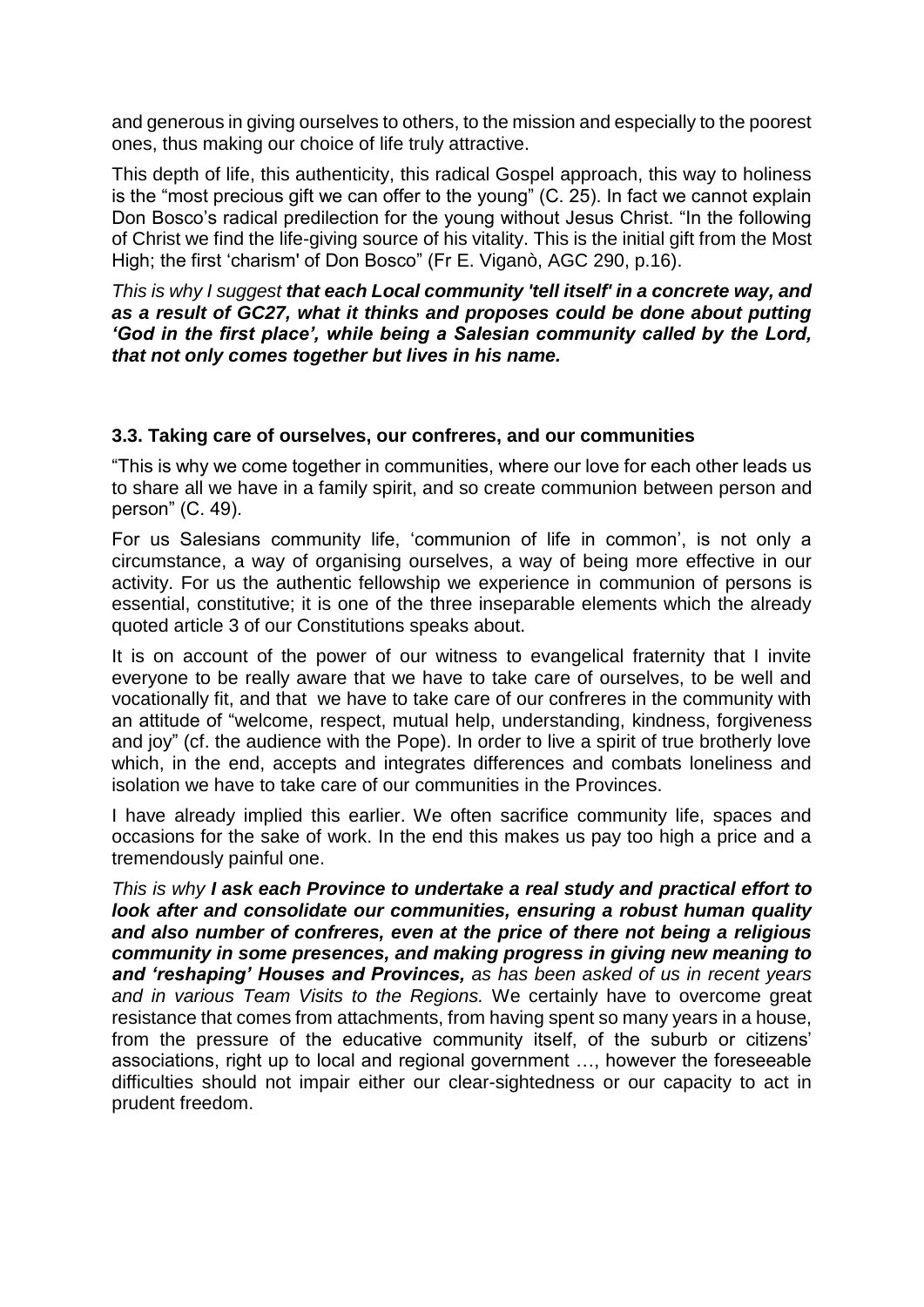#### **3.4. It is enough that you are young for me to love you**

In GC26 we read that returning to the young means 'being in the playground', and we know that being in the playground goes well beyond physical space. It means wanting to be with and among them, meeting up with them in our daily life, getting to know their world, encouraging them to play their part, accompanying the awakening of their sense of God and encouraging them to live their lives as the Lord Jesus lived his.

When we contemplate Don Bosco in what those who have studied him well tell us about him, and in the fascination he himself awakens, we are struck by the force of his vocational passion for the young. Fr Ricceri wrote something in one of his letters that I think is very valuable when he said: "The pastoral predilection for youngsters and older youth showed up in Don Bosco as a kind of 'passion', or better, as his 'super vocation'; he had to dedicate himself to it by-passing every obstacle and leaving behind all things, even good ones that could in any way hinder its accomplishment" (cf AGC 284, 1976, p.33).

Predilection for the young became the basic and most fundamental option in his life, and it is the mission of the Congregation. We can find much already written and thought through about this aspect of Don Bosco. In our General Chapters much has also been said about this. The most recent of them, GC26, dedicated a number of guidelines to "returning to the young".

As a Chapter Assembly we did not speak about this 'returning to the young', and because of this I am not sure to what extent it was realised over the last six years, however it will continue to be something that will always be relevant. *This is why I dare to ask each Province and local community that, as a response to the plan of animation and government for each Province, where a confrere has the strength, the educative and evangelising passion, the authentic vocation to be with and for the young and amongst them, whatever his age, everything possible be done to free him of other tasks and management roles, so that he can do what we should know best what to do according to our vocation: be educators and*  **pastors of the young.** I invite you to take the practical steps and translate into decisions of government what we well know to be the result of our Salesian heritage.

#### **3.5. For us as it was for Don Bosco: our priority is the young who are poorest, the least, the excluded**

Fr Vecchi wrote in one of his letters: "Poor youngsters therefore were and still are a gift for the Salesians. Returning to them will enable us to recover the central element of our spirituality and our pedagogical practice: the friendly rapport which creates correspondence and the desire for growth" (AGC 359, p.25). It is clear that no one could interpret Fr Vecchi as defending poverty by this, but we do recognise that poverty and poor young people exist. If we are with them and among them they are the first to do us good, evangelise us and help us to really live the Gospel with the charism of Don Bosco. I dare to say that *it is poor young people who will save us*.

Our being *Servants of the young* means, as we said in our General Chapter, leaving behind our securities, not only of life but of pastoral activity in order to move towards 'an *uphill' ministry* which begins from the deepest needs of the young and especially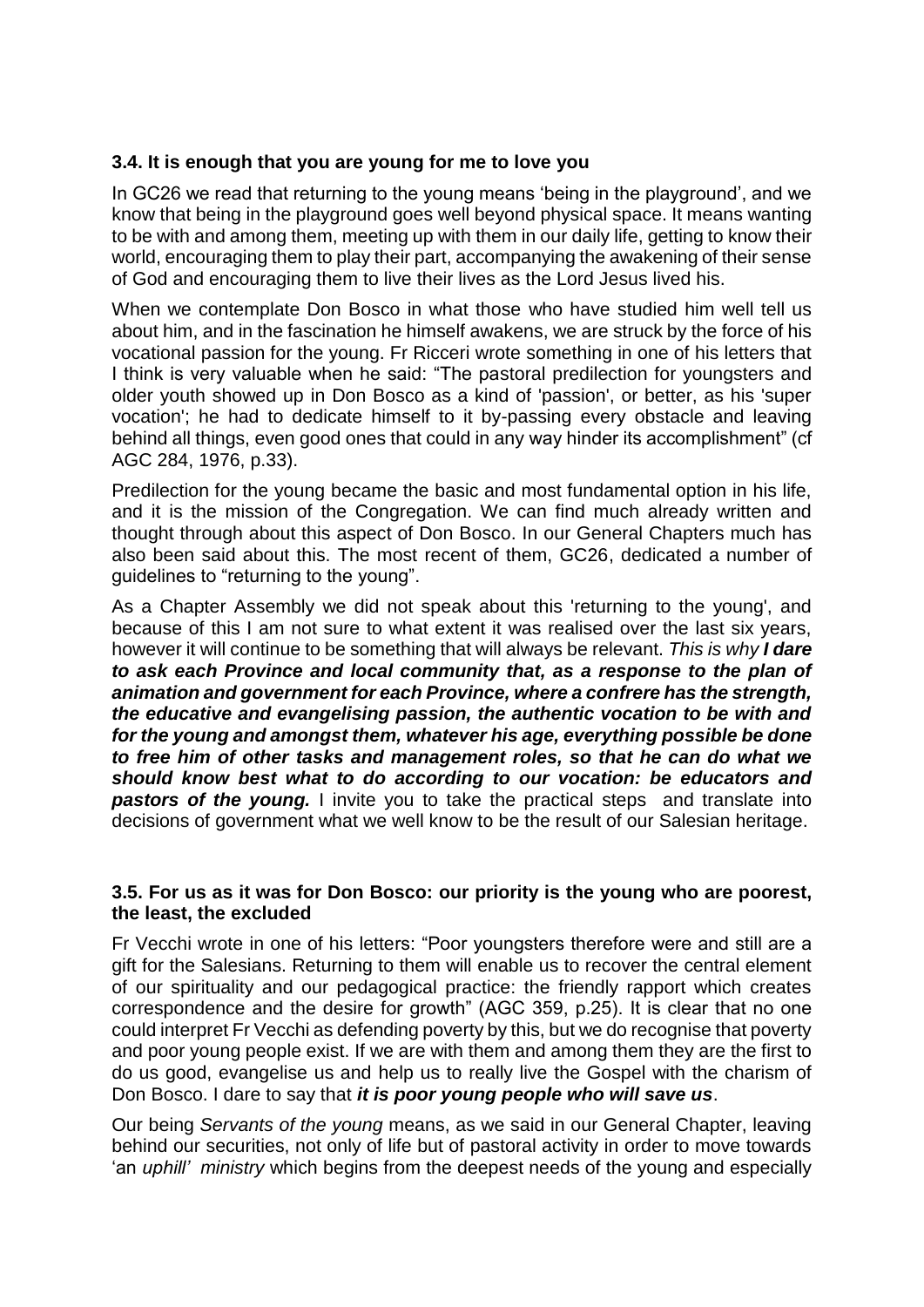the poorest of them. "In working with young people, you encounter the world of excluded youth. And this is dreadful!" (Pope Francis in his Audience).

*This is why I dare to ask that with the "courage, maturity and much prayer" with which we are sent to the most excluded young people, we choose in each of our Provinces to take another look at where we must remain, where we should go and where we can leave … Needy young people challenge us with their groans and their cries of pain. In their own way they are calling out to us.* This is to be translated into times for reflection in each Province during these six years so that, in the light of GC27 and of our option to be *Servants of the young…. going out to the peripheries*, we arrive at decisions at the level of provincial government, always in dialogue with the confreres, so that with courage, maturity and a profound gaze of faith we can make what I am asking happen. Let us not be afraid of being prophetic in this.

#### **3.6. Evangelisers of the young, 'companions on the journey', boldly putting challenges before them**

Article 6 of our Constitutions contains in essence all the richness of the mission entrusted to us by our charism: "Faithful to the commitments Don Bosco has passed on to us, we are evangelisers of the young, and the more so if they are poor; we pay special attention to apostolic vocations; we are educators of the faith for the working classes, particularly by means of social communication; we proclaim the Gospel to those who have not yet received it." This is and will continue to be our great challenge because even in our most successful achievements, we can always do more; it will never be enough and all too often we see that we are only halfway there.

Don Bosco is our great model in this 'knowing what to do' with a Salesian heart for the education and evangelisation of the young. His boys were convinced that Don Bosco loved them, wanted what was good for them, both in this life and in eternity. This is why they accepted his proposal to know and be friends with the Lord. As educators we must know how to be with the young and walk side by side with them in their circumstances and concrete situation, in their personal process of growing to maturity. As evangelisers, our aim is to accompany young people so that in freedom they can encounter the Lord Jesus.

So dear confreres, even in these brief few lines I cannot but emphasise this as being **essential**: we are *evangelisers* of the young, and as a Congregation, as concrete Provincial and local communities, we must *live and grow in a genuine pastoral love for the young.* It will be very difficult to do this if we do not make *the proclamation of th*e *Lord Jesus* to the young a matter of priority and urgency and at the same time are not capable of *accompanying them* in the circumstances of their lives. This ought to be our strength: *accompanying each young person in his situation* but it is often a task we leave to others, or one we say we do not know how to do. In this accompaniment *it is of vital importance to begin with the culture of vocation that we have spoken so much about.* We have not yet succeeded in it. Often it frightens us, or we excuse ourselves with the 'self-justification' that we do not believe that we should be 'fishing' for vocations. If we really believe this and 'sell this line' *we are killing something that is very much ours, very much our charism: the ability to accompany each teenager, each young person in their personal quest, their challenges, their questions about life, their choices in life*. Something that is **fascinating** in our Salesian vocation we are putting aside or into someone else's hands… or no one's.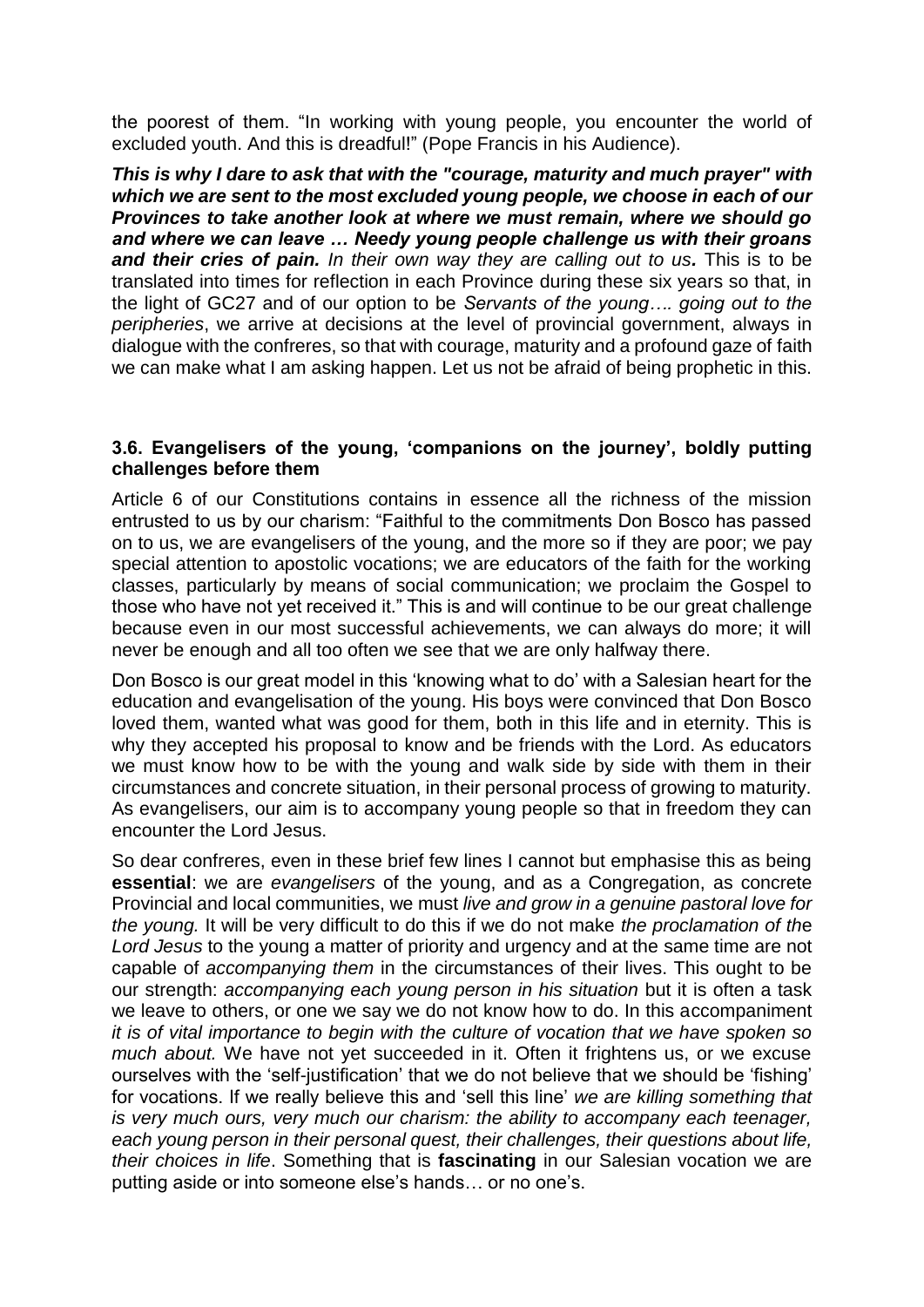*Therefore I ask each Province to appoint the most capable confreres to youth and vocational ministry, with truly evangelising projects, developing systematic processes of education in the faith, giving priority to individuals and to their personal accompaniment, proposing bold challenges for the discernment of their life choices with equally bold proposals for every kind of vocation in the Church, including the Salesian vocation in its various forms, involving the whole community.* 

Hopefully it will not happen as GC23 said it could – one of the most brilliant insights of our Chapter magisterium on educating young people to the faith – when it says that in this process that I have just referred to, someone could arrive at the point of dropping out, "not only because of the difficulties linked with faith, but because of mistakes or inadvertence on the part of educators more concerned with extraneous things than with a fraternal accompaniment of the dialogue between the youngster and God" (GC23, 137).

#### **3.7. With lay people in the urgency of a shared mission**

In our Chapter reflection we have noted the more pivotal role being played by lay people, encouraged by shared responsibility and the shared mission in the educative and pastoral community. Already eighteen years previously, in GC24 – without going back to earlier magisterium – the Rector Major and his Council were asked to make known initiatives and experiences of collaboration between SDBs and lay people (GC24, no. 127), and it was recognised in the same Chapter reflection that "the process of involvement leads to communion in spirit, to shared responsibility, and then to sharing of the Salesian mission. Communion and sharing, involvement and shared responsibility, these are the two faces of the same medal" (GC24, no. 22).

We have made progress in our view of the shared mission. Fr Pascual Chávez said this several times, as a result of his reflection on the matter, that with the outlook and theological vision of ecclesiology today, the Salesian mission cannot be thought of without the laity, for what they bring to it is also vital for our charism.

Let me add this, dear confreres: The *shared mission between SDBs and lay people is no longer optional – I say this in case there is anyone who still believes it - and it is*  because the Salesian mission in the world today so clearly demands it. It is true that in the Congregation we have different 'speeds' in our Provinces and in relations between them, *however the shared mission between SDBs and laity, reflection on this mission, the process of conversion by our SDB confreres in this regard, is something* **we cannot go back on.** 

*This is why I dare to ask each Province that in the first three years after GC27 it makes the programme for shared mission between SDBs and lay people that is in place more concrete still – where this already exists – or that the situation in the Province be studied and the concrete project and planning be developed over the years leading up to the next General Chapter.*